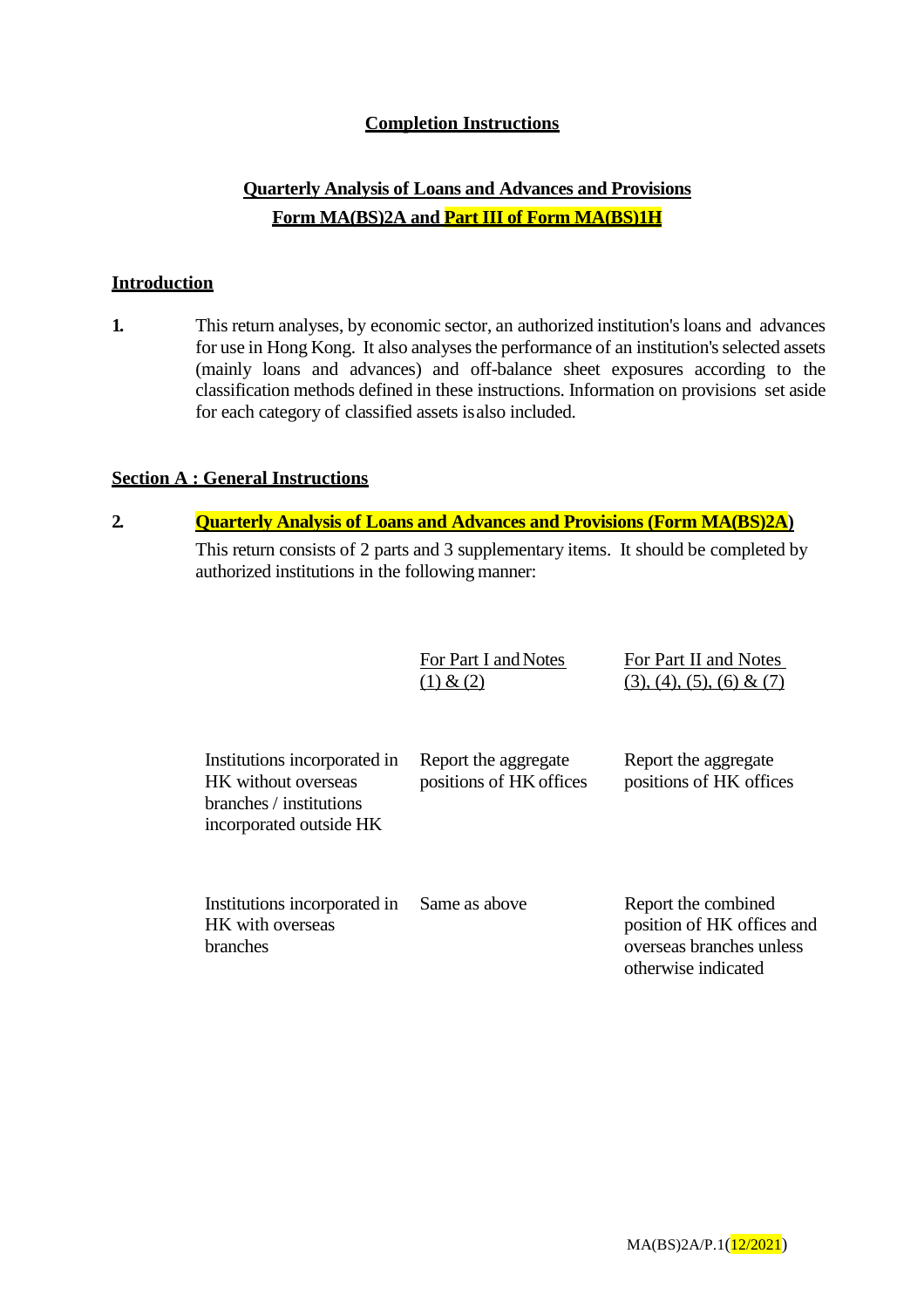- **2.1** The return, showing the positions as at the last calendar day of each quarter, should be submitted no later than 14 days after the end of each quarter. In the case of an institution incorporated in Hong Kong with overseas branches, the information required under Part II and Notes  $(3)$ ,  $(4)$ ,  $(5)$ ,  $(6)$  &  $(7)$  of the return may be separately submitted within a period to be agreed with the Monetary Authority if that institution has difficulties in complying with the time limit. However, in no case should the information be submitted later than 1 month after the end of each quarter. If the submission deadline falls on a public holiday, it will be deferred to the next working day.
- **2.2** Certain items reported under Parts I and II of this return should be reconciled with the amounts reported in relevant items in the Return of Assets and Liabilities (Form MA(BS)1 or MA(BS)1B) and the Return of Current Year's Profit & Loss Account (Form MA(BS)1C). Details are given in the specific instructions below and are summarised in Appendix 1.

#### **3. Part III MA(BS)1H**

Licensed banks incorporated in Hong that have one or more banking subsidiaries which are banks should report the consolidated position of the HK offices, overseas branches and ALL subsidiaries consolidated in published accounts of the institution in this part.

This return should be submitted no later than **1 month** after the end of each quarter. If the submission deadline falls on a public holiday, it will be deferred to the next working day.

- **4.** Amounts should be shown to the nearest thousands, in HK\$ or HK\$ equivalent in the case of foreign currency items. The closing middle market T/T rates prevailing at the reporting date should be used for conversion purposes.
- **5.** As stipulated in our guidance note "Review on Impact of the New Hong Kong Accounting Standards on Authorized Institutions' Capital Base and Regulatory Reporting" issued to all AIs on 12 April 2005, locally incorporated AIs and overseasincorporated AIs whose head offices have chosen to adopt IFRS or comparable standards shall neglect any reference made thereto in this return on "interest in suspense' and "country risk provision".
- **6.** Specific provisions or general provisions mentioned in this completion instruction should follow the definitions of specific provisions and collective provisions defined in section 2(1) of the Banking (Capital) Rules respectively. The categorisation of accounting provisions into specific provisions or general provisions follows the treatment adopted in MA(BS)3.
- **7.** In reporting Part III of MA(BS)1H, authorized institutions should use the same scope of reporting as their published consolidated accounts.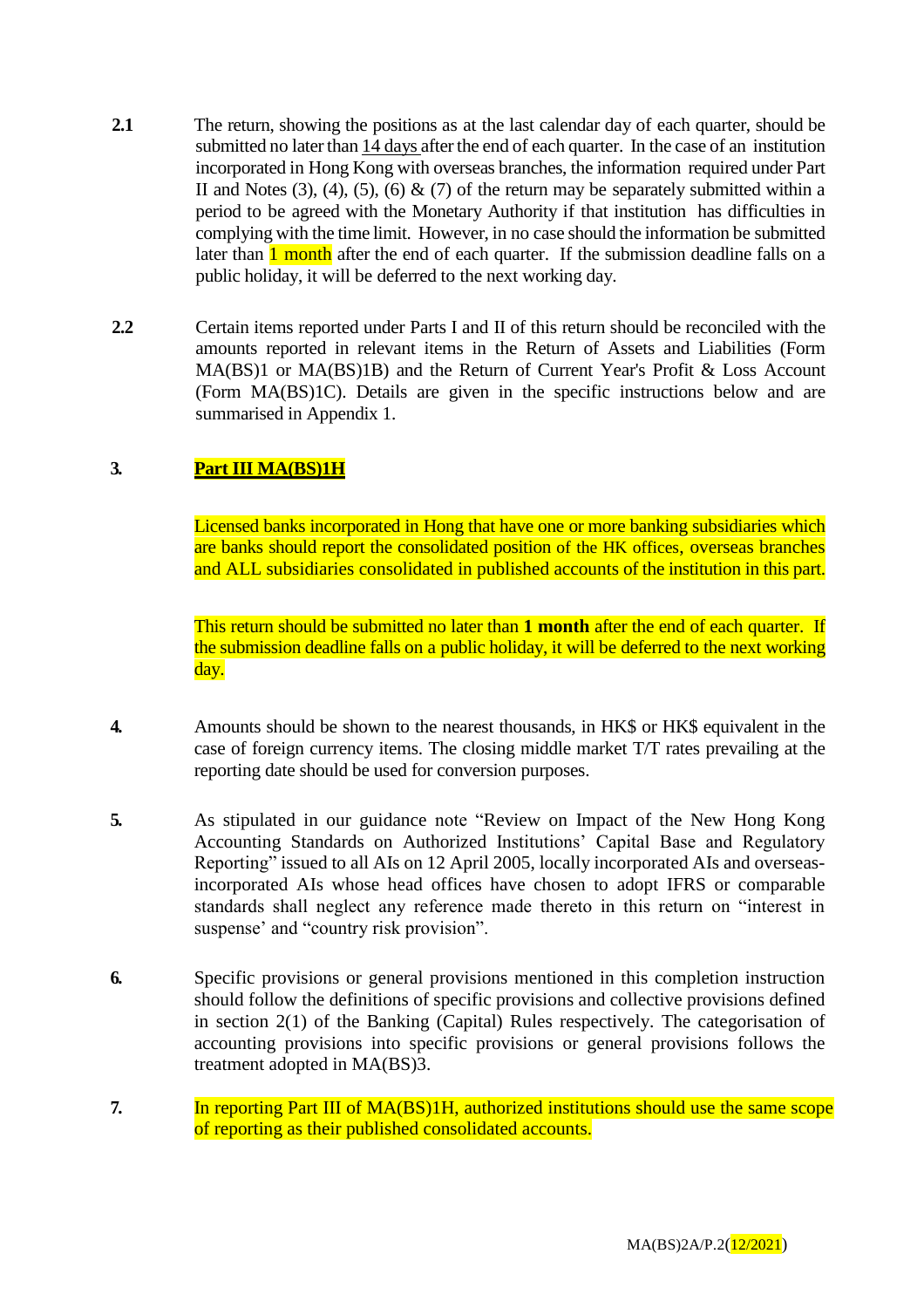# **Section B: Specific Instructions**

# **1. Classification of Loans and Advances by Economic Sectors**

|     | <b>Item reference</b>     |                            |                                                                                                                                                                                                                                                                                                                                                                                                                                                                                                                                                                                                                                                 |
|-----|---------------------------|----------------------------|-------------------------------------------------------------------------------------------------------------------------------------------------------------------------------------------------------------------------------------------------------------------------------------------------------------------------------------------------------------------------------------------------------------------------------------------------------------------------------------------------------------------------------------------------------------------------------------------------------------------------------------------------|
|     | <b>Part I</b><br>MA(BS)2A | Part III $(1)$<br>MA(BS)1H | <b>Item Description</b>                                                                                                                                                                                                                                                                                                                                                                                                                                                                                                                                                                                                                         |
| 1.1 |                           | <b>Section 1</b>           | Report loans and advances by economic sectors of borrowers<br>based on internal classification used by individual institutions<br>in section 1. Total loans and advances reported in section 1<br>should equal to item $16.3$ in part I and column $(6)$ of item A5 in<br>part $III(2)$ of $MA(BS)1H$ .                                                                                                                                                                                                                                                                                                                                         |
| 1.2 | A to I                    | Н                          | Report loans and advances for use in Hong Kong, according to<br>each economic sector, under items A to H. A loan is regarded<br>as for use in Hong Kong if it finances or has a direct impact on<br>the level of economic activity in Hong Kong. For most of the<br>cases, this can be determined by whether the loan is made<br>available or disbursed in Hong Kong and by the principal place<br>of business of the customer.<br>A loan should be classified according to its usage. For example,<br>if a loan is granted to a textile manufacturer to purchase a                                                                             |
|     |                           |                            | factory building for enhancing productive capacity, it should be<br>allocated to "textiles" (item A1) rather than to "property<br>investment" (item B2). But if the loan is granted to the<br>manufacturer to purchase a commercial complex for investment<br>purpose, it should be classified under "investment in<br>commercial properties" (item B2c). Similarly, if a loan is<br>granted to a property developer for purposes which are clearly<br>unrelated to its principal activities, such as the running of a<br>hotel, such loan should not be reported under "property<br>development" (item B1) or "property investment" (item B2). |
|     |                           |                            | In cases where the usage of a loan cannot be identified with<br>reasonable certainty, it should be classified according to the<br>principal business activity of the borrower. For example, a loan<br>to a property developer for general working capital purposes<br>should be reported under the relevant sub-item of item B1 -<br>Property development.                                                                                                                                                                                                                                                                                      |
|     |                           |                            | In cases where it may not be possible to categorise a loan,<br>including a finance lease and a hire purchase loan, by reference<br>to the use of the loan proceeds or the use of the asset financed<br>by the loan, it may be categorised by reference to the asset<br>financed. For example, a mechanical digger can be categorised<br>under the construction industry (item B3). Lorries and vans,<br>where the principal activity of the end-user is uncertain may be<br>classified under item G5 - Other transport and transport<br>equipment.                                                                                              |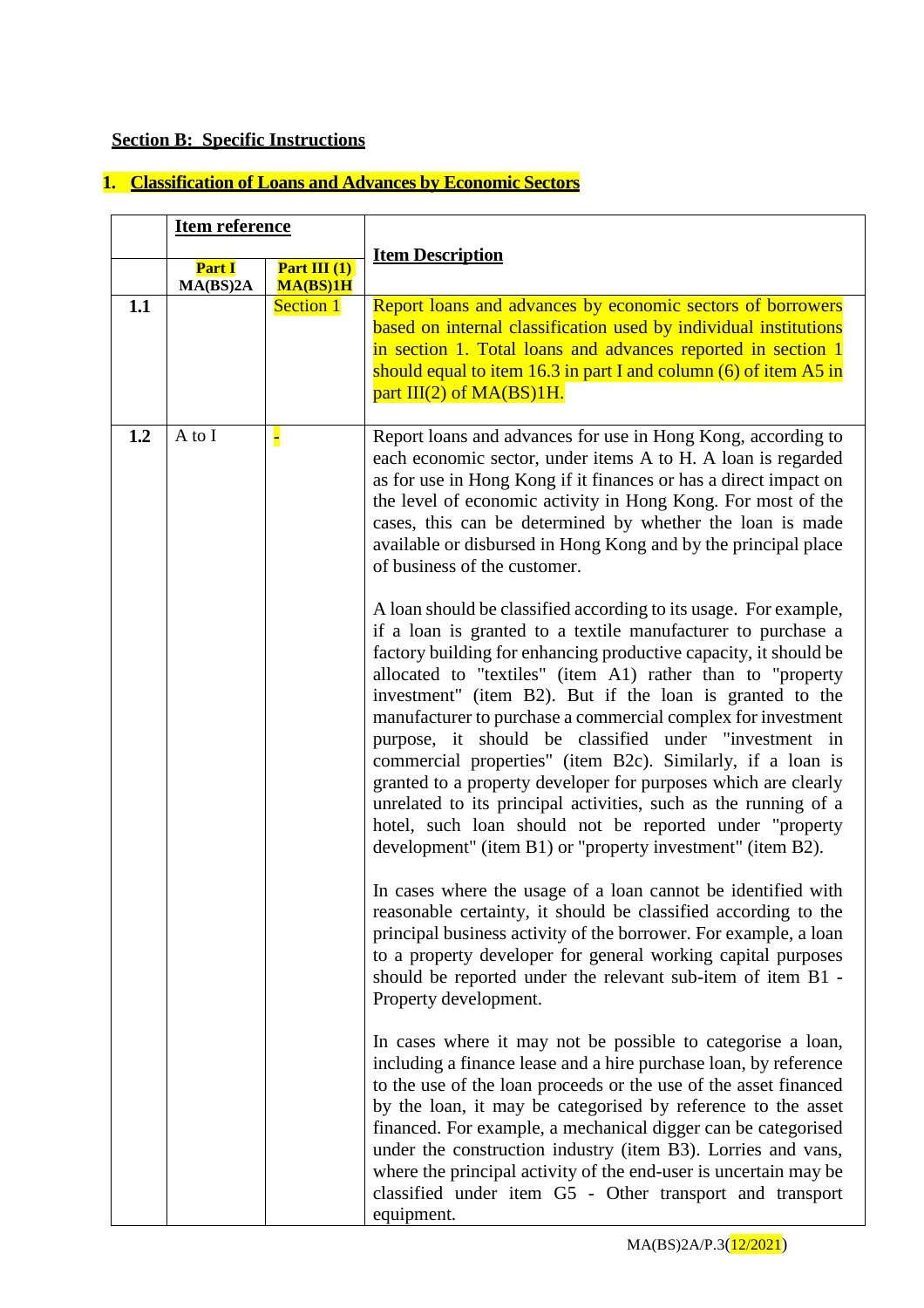|     | <b>Item reference</b>     |                            |                                                                                                                                                                                                                                                                                                                                                                                                                                                                                                                                                                                                                                                                                                                                                                                                                                                                                                                             |
|-----|---------------------------|----------------------------|-----------------------------------------------------------------------------------------------------------------------------------------------------------------------------------------------------------------------------------------------------------------------------------------------------------------------------------------------------------------------------------------------------------------------------------------------------------------------------------------------------------------------------------------------------------------------------------------------------------------------------------------------------------------------------------------------------------------------------------------------------------------------------------------------------------------------------------------------------------------------------------------------------------------------------|
|     | <b>Part I</b><br>MA(BS)2A | Part III $(1)$<br>MA(BS)1H | <b>Item Description</b>                                                                                                                                                                                                                                                                                                                                                                                                                                                                                                                                                                                                                                                                                                                                                                                                                                                                                                     |
|     |                           |                            | The classification of loans by economic sectors should be made<br>irrespective of whether the borrower is a corporate, firm or<br>individual except for item H5. For example, a loan granted to<br>an individual for purchasing a taxi should be reported under<br>"taxis" (item G3) while a loan granted to an individual for<br>purchasing residential property should be reported under<br>"individuals - for the purchase of other residential properties"<br>(item H5b).<br>Where a loan is known to be raised by an immediate borrower to<br>finance another party (the ultimate beneficiary), it should be<br>classified according to the usage of the loan deployed by the<br>ultimate beneficiary. An exception to this rule is where the<br>principal business activity of the immediate borrower is that of<br>lending money and it has financed the ultimate beneficiary in the<br>ordinary course of business. |
|     |                           |                            |                                                                                                                                                                                                                                                                                                                                                                                                                                                                                                                                                                                                                                                                                                                                                                                                                                                                                                                             |
| 1.3 | B1                        | H                          | <b>Property development</b><br>Report loans to finance property development, including those for<br>building and construction, according to the type of properties being<br>developed. In cases where a loan cannot be readily classified by                                                                                                                                                                                                                                                                                                                                                                                                                                                                                                                                                                                                                                                                                |
|     |                           |                            | type of properties, e.g. where a loan is extended to a property<br>developer not specifically tied to a particular project or property or<br>where the borrower is involved in more than one sector, such loans<br>may be reported under item B1d - Other properties.                                                                                                                                                                                                                                                                                                                                                                                                                                                                                                                                                                                                                                                       |
| 1.4 | B <sub>2</sub>            |                            | <b>Property investment</b>                                                                                                                                                                                                                                                                                                                                                                                                                                                                                                                                                                                                                                                                                                                                                                                                                                                                                                  |
|     |                           |                            | Report loans to finance investments in properties, including<br>uncompleted properties, according to the type of properties being<br>invested in. These include loans to finance corporate customers<br>purchasing residential properties for the use of their directors,<br>shareholders or employees and also loans to shell companies<br>through which individuals acquired properties. Loans to finance the<br>purchase of residential properties by professional & private<br>individuals should be reported under item H5a or H5b, as the case<br>may be. Loans to finance the acquisition of properties, e.g. factories,<br>for a borrower's own use should be classified according to the<br>principal activities of that borrower rather than as a property<br>investment in general.                                                                                                                              |
| 1.5 | D                         |                            | <b>Recreational activities</b>                                                                                                                                                                                                                                                                                                                                                                                                                                                                                                                                                                                                                                                                                                                                                                                                                                                                                              |
|     |                           |                            | Report loans to companies engaging in motion picture, radio,<br>television and other entertainment activities. The manufacturing of                                                                                                                                                                                                                                                                                                                                                                                                                                                                                                                                                                                                                                                                                                                                                                                         |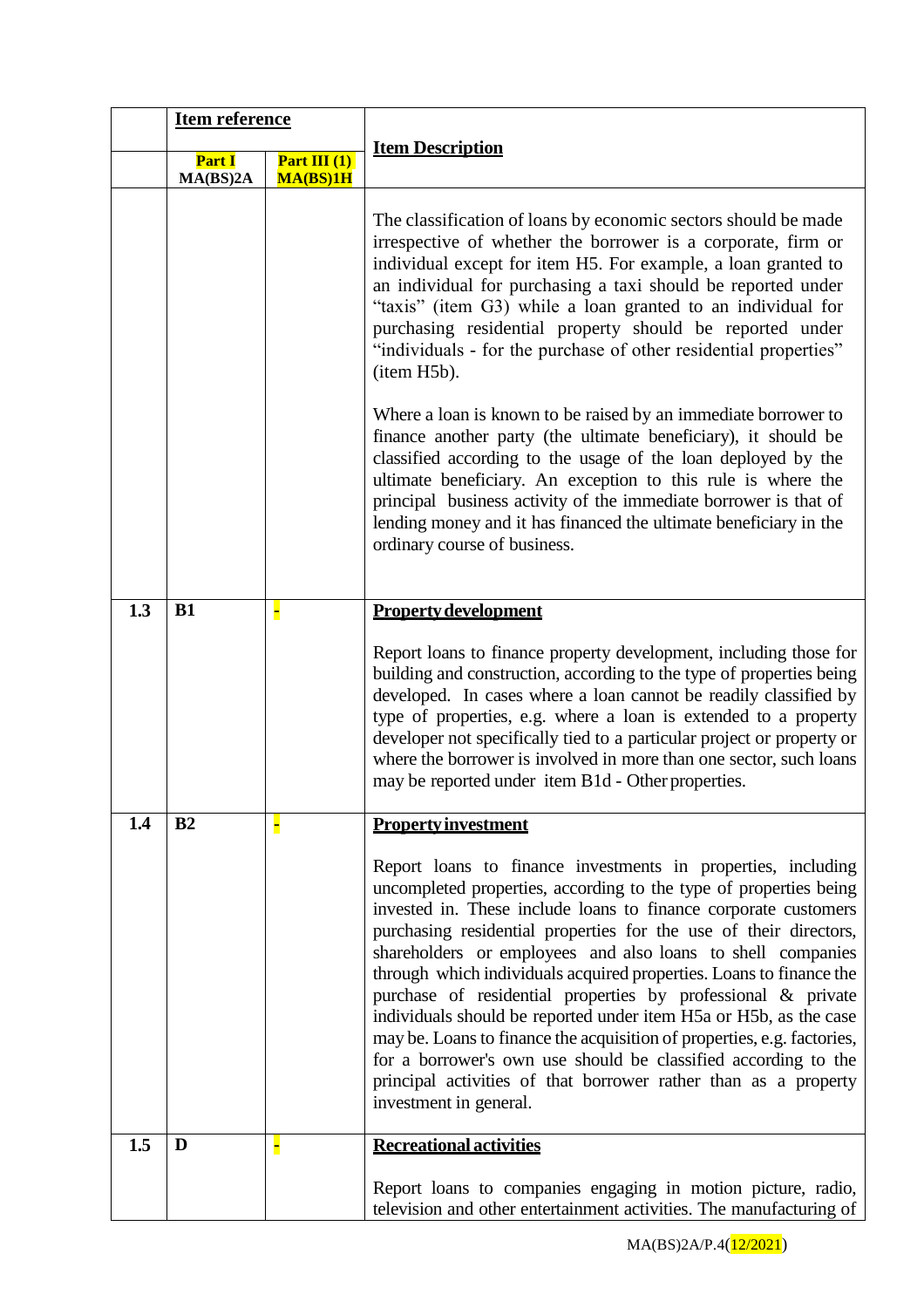|     | <b>Item reference</b> |                            |                                                                                                                                                                                                                                                                                                                                                                                                                                                                                                                                                                                                                                                                                                                                                                                  |  |  |
|-----|-----------------------|----------------------------|----------------------------------------------------------------------------------------------------------------------------------------------------------------------------------------------------------------------------------------------------------------------------------------------------------------------------------------------------------------------------------------------------------------------------------------------------------------------------------------------------------------------------------------------------------------------------------------------------------------------------------------------------------------------------------------------------------------------------------------------------------------------------------|--|--|
|     | Part I<br>MA(BS)2A    | Part III $(1)$<br>MA(BS)1H | <b>Item Description</b>                                                                                                                                                                                                                                                                                                                                                                                                                                                                                                                                                                                                                                                                                                                                                          |  |  |
|     |                       |                            | radios and televisions should, however, be reported under item A5<br>"Electrical & electronic".                                                                                                                                                                                                                                                                                                                                                                                                                                                                                                                                                                                                                                                                                  |  |  |
| 1.6 | E1                    |                            | <b>Telecommunications</b><br>Report loans to companies that provide telecommunication<br>services, such as residential or commercial telephone lines,<br>mobile phone lines, pager, IDD, fax, data lines for data<br>transmission and communication via satellite. Include loans to<br>service providers and companies<br>internet<br>setting<br>up<br>networks/platforms for the provision of services as internet<br>service providers. Loans to companies engaging in the<br>manufacture of telecommunication equipment and other related<br>should<br>be<br>reported<br>under<br>accessories<br>item<br>A5a<br>"Telecommunication equipment".                                                                                                                                |  |  |
| 1.7 | E2                    |                            | <b>Information technology – Others</b><br>These include loans to companies that engage in software or<br>application development, data processing, system administration or<br>maintenance and the provision of IT-related consultancy services.<br>Loans to companies engaging in the manufacture of computer<br>hardware and other peripherals should be reported under item A5<br>"Electrical and electronic". Loans to companies engaging in the<br>wholesale or retail business of IT-related products should be<br>reported under item F "Wholesale and Retail Trade".                                                                                                                                                                                                     |  |  |
| 1.8 | H <sub>2</sub>        |                            | <b>Financial concerns</b><br>These include loans to investment companies, insurance companies,<br>futures brokers, finance companies and any other persons in the<br>financial sector not being authorized institutions or overseas banks.<br>Investment companies include companies in the business of<br>investment in commodity futures, foreign currencies, gold bullion,<br>shares, funds and securities. They include also unit trusts, retirement<br>funds and investment holding companies. Finance companies and<br>others include companies in the business of leasing, factoring, bills<br>discounting, hire purchase, mortgage, commercial and industrial<br>finance. They include also gold bullion brokers, money-lenders,<br>pawnshops and credit card companies. |  |  |
| 1.9 | H3a/H4a               | F                          | Margin lending for stockbrokers and non-stockbroking<br>companies and individuals<br>Margin lending is defined as lending for the purchase of shares<br>against the market value of shares pledged, typically, the borrower<br>of such lending is obliged to ensure, and the lending institution to<br>monitor, that the amount of the loan would not exceed a                                                                                                                                                                                                                                                                                                                                                                                                                   |  |  |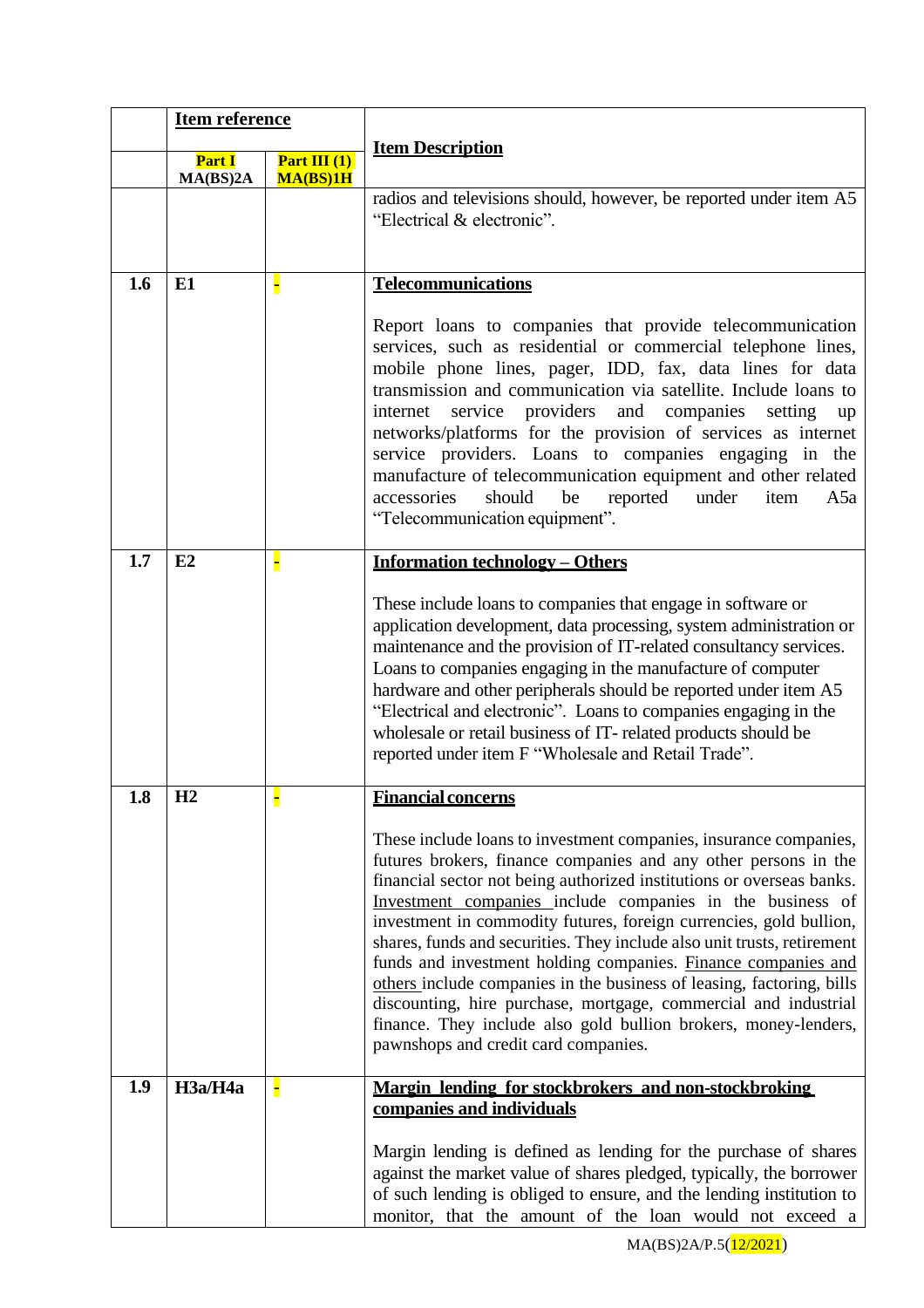|                       | <b>Item reference</b> |                |                                                                                                                                                                                                                                                                                                                                                                                                                                                                                                                                                                                                                                                                                                                                                                                                                                                                                                                                                                                                               |
|-----------------------|-----------------------|----------------|---------------------------------------------------------------------------------------------------------------------------------------------------------------------------------------------------------------------------------------------------------------------------------------------------------------------------------------------------------------------------------------------------------------------------------------------------------------------------------------------------------------------------------------------------------------------------------------------------------------------------------------------------------------------------------------------------------------------------------------------------------------------------------------------------------------------------------------------------------------------------------------------------------------------------------------------------------------------------------------------------------------|
|                       | <b>Part I</b>         | Part III $(1)$ | <b>Item Description</b>                                                                                                                                                                                                                                                                                                                                                                                                                                                                                                                                                                                                                                                                                                                                                                                                                                                                                                                                                                                       |
|                       | MA(BS)2A              | MA(BS)1H       |                                                                                                                                                                                                                                                                                                                                                                                                                                                                                                                                                                                                                                                                                                                                                                                                                                                                                                                                                                                                               |
|                       |                       |                | predetermined ratio of the market value of the collateral pledged. In<br>cases where a margin loan is secured partly by shares and partly by<br>other securities, then only that part of the loan in excess of the value<br>of the other securities should be reported as margin lending. For<br>example, in respect of a loan of 10 which is secured by shares and<br>other securities valued at 10 and 6 respectively, 4 being the part of<br>the loan in excess of the value of other securities should be reported<br>as margin lending. The remaining loan of 6 should be reported<br>under item H3b or H4b, as the case may be. Loans for subscribing<br>for new shares in initial public offerings (IPOs) should be included<br>under items H3a and/or H4a, as the case may be. In addition, a<br>breakdown of the amount of such loans included in items H3a<br>and/or H4a should be reported under Note $(2)(a)$ . Non-stockbroking<br>companies refer to companies other than investment companies. |
| 1.10                  | H5b                   | Н              | Purchase of residential properties by professional and private<br><b>individuals</b>                                                                                                                                                                                                                                                                                                                                                                                                                                                                                                                                                                                                                                                                                                                                                                                                                                                                                                                          |
|                       |                       |                | Report loans to professional and private individuals for the<br>purchase of residential properties, other than the purchase of flats<br>under the Home Ownership Scheme (HOS), Private Sector<br>Participation Scheme (PSPS) and Tenants Purchase Scheme (TPS),<br>regardless of whether the properties are intended for occupation by<br>the borrowers or for other purposes. As long as the loans for the<br>purchase of flats under HOS, PSPS and TPS are covered by the<br>guarantee issued by the Housing Authority, they should be<br>reported under item H5a; otherwise, they should be reported under<br>item H5b. This item includes refinancing loans and residential<br>mortgage loans which have been transferred from other banks or<br>companies.                                                                                                                                                                                                                                               |
| $1.11$ H <sub>6</sub> |                       |                | <b>All others</b>                                                                                                                                                                                                                                                                                                                                                                                                                                                                                                                                                                                                                                                                                                                                                                                                                                                                                                                                                                                             |
|                       |                       |                | Report all loans and advances for use in Hong Kong that cannot be<br>classified in the above economic sectors. Examples include<br>"agriculture and fisheries" and "mining and quarrying".                                                                                                                                                                                                                                                                                                                                                                                                                                                                                                                                                                                                                                                                                                                                                                                                                    |
| 1.12                  | $\mathbf I$           |                | <b>Loans and advances for use in Hong Kong</b>                                                                                                                                                                                                                                                                                                                                                                                                                                                                                                                                                                                                                                                                                                                                                                                                                                                                                                                                                                |
|                       |                       |                | Report the sum of entries under items A to H under columns (1)<br>to $(6)$ .                                                                                                                                                                                                                                                                                                                                                                                                                                                                                                                                                                                                                                                                                                                                                                                                                                                                                                                                  |
| 1.13                  | $\bf J$               |                | <b>Trade financing</b>                                                                                                                                                                                                                                                                                                                                                                                                                                                                                                                                                                                                                                                                                                                                                                                                                                                                                                                                                                                        |
|                       |                       |                | These are loans reported under items 15.1 and 15.2 of Form<br>MA(BS)1 covering finance of imports to Hong Kong, exports<br>and re-exports from Hong Kong and merchandising trade.                                                                                                                                                                                                                                                                                                                                                                                                                                                                                                                                                                                                                                                                                                                                                                                                                             |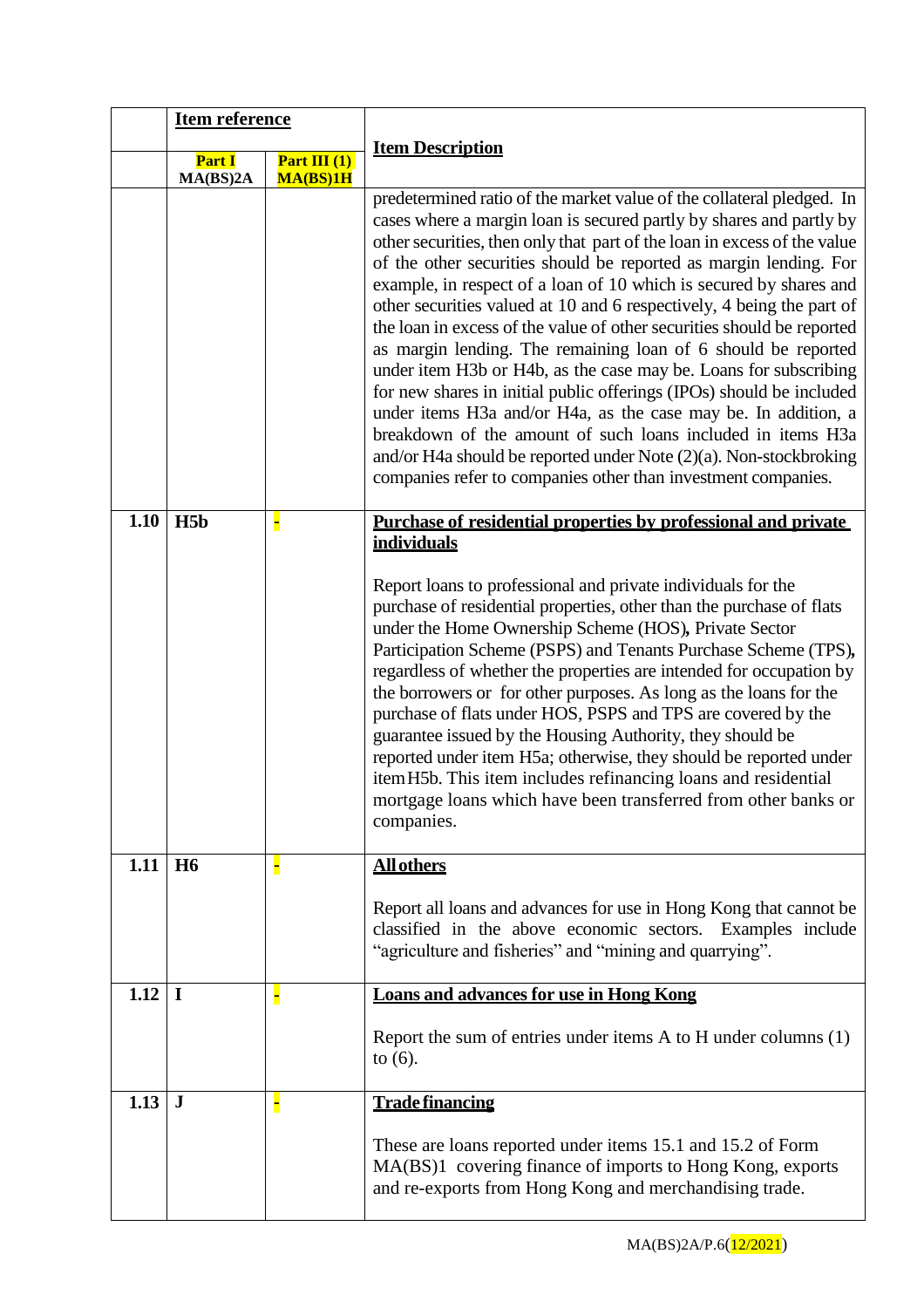|          | <b>Item reference</b>     |                            |                                                                                                                                                                                                                                                                                                                                                                                                                                                                                                                                                                   |  |  |
|----------|---------------------------|----------------------------|-------------------------------------------------------------------------------------------------------------------------------------------------------------------------------------------------------------------------------------------------------------------------------------------------------------------------------------------------------------------------------------------------------------------------------------------------------------------------------------------------------------------------------------------------------------------|--|--|
|          | <b>Part I</b><br>MA(BS)2A | Part III $(1)$<br>MA(BS)1H | <b>Item Description</b>                                                                                                                                                                                                                                                                                                                                                                                                                                                                                                                                           |  |  |
|          |                           |                            |                                                                                                                                                                                                                                                                                                                                                                                                                                                                                                                                                                   |  |  |
| $1.14$ K |                           |                            | <b>Other loans and advances</b>                                                                                                                                                                                                                                                                                                                                                                                                                                                                                                                                   |  |  |
|          |                           |                            | These are loans reported under items 15.4, 15.5 and 15.6 of<br>Form MA(BS)1.                                                                                                                                                                                                                                                                                                                                                                                                                                                                                      |  |  |
| 1.15     | $\mathbf{L}$              |                            | <b>Total loans and advances</b>                                                                                                                                                                                                                                                                                                                                                                                                                                                                                                                                   |  |  |
|          |                           |                            | Report the sum of entries under items I, J, and K, columns $(1)$ to<br>(5). Entries under columns (1) to (4) should correspond to those<br>reported under item 15.7g of Form MA(BS)1. The entry under<br>column (4) should also correspond to that reported under item A1,<br>column (6) in Part II.                                                                                                                                                                                                                                                              |  |  |
| 1.16     | A to L                    | Ξ                          | Columns 1 to 3                                                                                                                                                                                                                                                                                                                                                                                                                                                                                                                                                    |  |  |
|          |                           |                            | Report the principal amount of all loans which are outstanding as<br>at the reporting date in the appropriate columns according to the<br>currency in which they are denominated. Accrued interest which<br>has been capitalised as loans should be included net of any interest<br>in suspense. Accrued interest which has not been capitalised<br>should be reported net of any interest in suspense under E1 in Part<br>II. Interest in suspense refers to the interest that has been accrued<br>to a suspense account instead of the profit and loss account. |  |  |
| 1.17     | A to L                    |                            | Column(5)                                                                                                                                                                                                                                                                                                                                                                                                                                                                                                                                                         |  |  |
|          |                           |                            | Report the amount of specific provisions, other than country risk<br>provisions, that have been set aside for each item. In the case of<br>institutions incorporated in Hong Kong without overseas branches<br>or institutions incorporated overseas, the total of this column as<br>reported under item L should correspond to the entry under item A6,<br>column $(6)$ in Part II.                                                                                                                                                                              |  |  |
| 1.18     | A to I                    |                            | Column (6)                                                                                                                                                                                                                                                                                                                                                                                                                                                                                                                                                        |  |  |
|          |                           |                            | Report the amount of general provisions, if any, that have been set<br>aside for the various economic sectors under items A to H.                                                                                                                                                                                                                                                                                                                                                                                                                                 |  |  |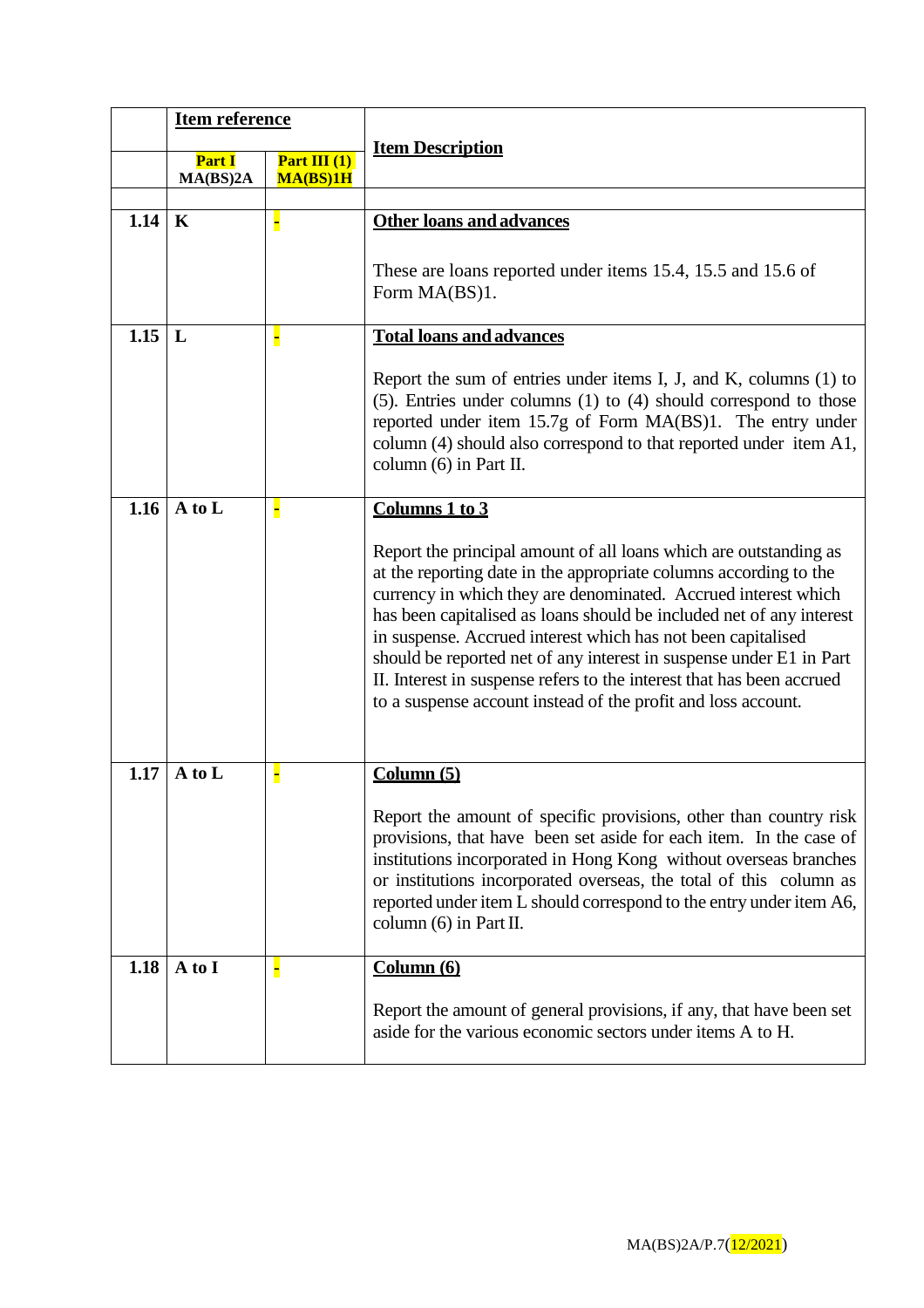# **2.** Asset Quality and Provisions

|     | <b>Item reference</b>                              |                                                                             |                                                                                                                                                                                                                                                                                                                                                                                                                                                                                                                                                                                                                                                                                                                                                                                                              |
|-----|----------------------------------------------------|-----------------------------------------------------------------------------|--------------------------------------------------------------------------------------------------------------------------------------------------------------------------------------------------------------------------------------------------------------------------------------------------------------------------------------------------------------------------------------------------------------------------------------------------------------------------------------------------------------------------------------------------------------------------------------------------------------------------------------------------------------------------------------------------------------------------------------------------------------------------------------------------------------|
|     | Part II<br>MA(BS)2A                                | Part III $(2)$<br>MA(BS)1H                                                  | <b>Item Description</b>                                                                                                                                                                                                                                                                                                                                                                                                                                                                                                                                                                                                                                                                                                                                                                                      |
| 2.1 | A1, A2,<br>A4, B1,<br>C1, C2,<br>D1, D2,<br>F1, F2 | A1, A2,<br><b>A3, A4,</b><br><b>B1, C1,</b><br>C2, D1,<br><b>D2, F1, F2</b> | Classify and report loans and advances, balances due from banks,<br>acceptances and bills of exchange held, investment debt securities<br>and commitments and contingent liabilities of similar nature into the<br>categories as listed out in this part according to the guidelines on<br>Loan Classification System in Appendix 2.<br>In MA(BS)2A<br>Licensed banks incorporated in Hong Kong should report the<br>position of loans and advances of their banking subsidiary<br>incorporated in Mainland China in item A4.<br>In MA(BS)1H<br>Reporting institutions should report the position of loans and<br>advances of their banking subsidiary and non-bank subsidiary<br>according to their county of incorporation in item A3 and A4<br>respectively. If a banking subsidiary holds other non-bank |
|     |                                                    |                                                                             | subsidiary, its consolidated position of loans and advances should be<br>reported in item A3.<br>Any financial assets which are classified as fair value through<br>profit or loss under HKFRS9 or equivalent accounting standards<br>should <b>NOT</b> be included in this part except Item A.                                                                                                                                                                                                                                                                                                                                                                                                                                                                                                              |
| 2.2 | <b>B1</b>                                          | B1                                                                          | <b>Balances due from banks</b>                                                                                                                                                                                                                                                                                                                                                                                                                                                                                                                                                                                                                                                                                                                                                                               |
|     |                                                    |                                                                             | This item refers to placements with authorized institutions in Hong<br>Kong and other banks abroad (excluding overseas head office and<br>branches of the reporting institution).                                                                                                                                                                                                                                                                                                                                                                                                                                                                                                                                                                                                                            |
| 2.3 | C1 and C2                                          | C1 and C2                                                                   | <b>Acceptances and bills of exchangeheld</b>                                                                                                                                                                                                                                                                                                                                                                                                                                                                                                                                                                                                                                                                                                                                                                 |
|     |                                                    |                                                                             | This item refers to acceptances and bills of exchange held (i.e.<br>excluding those held as collateral for a loan or advance) by the<br>institution.                                                                                                                                                                                                                                                                                                                                                                                                                                                                                                                                                                                                                                                         |
| 2.4 | D1 and D2                                          | D1 and D2                                                                   | <b>Investment debt securities</b>                                                                                                                                                                                                                                                                                                                                                                                                                                                                                                                                                                                                                                                                                                                                                                            |
|     |                                                    |                                                                             | Report the holding of debt securities in items D1 to D2 according to<br>the type of issuer and the category of classification.                                                                                                                                                                                                                                                                                                                                                                                                                                                                                                                                                                                                                                                                               |
| 2.5 | E1                                                 | E1                                                                          | <b>Accrued interest</b>                                                                                                                                                                                                                                                                                                                                                                                                                                                                                                                                                                                                                                                                                                                                                                                      |
|     |                                                    |                                                                             | Report interest that has been accrued but not capitalised for those                                                                                                                                                                                                                                                                                                                                                                                                                                                                                                                                                                                                                                                                                                                                          |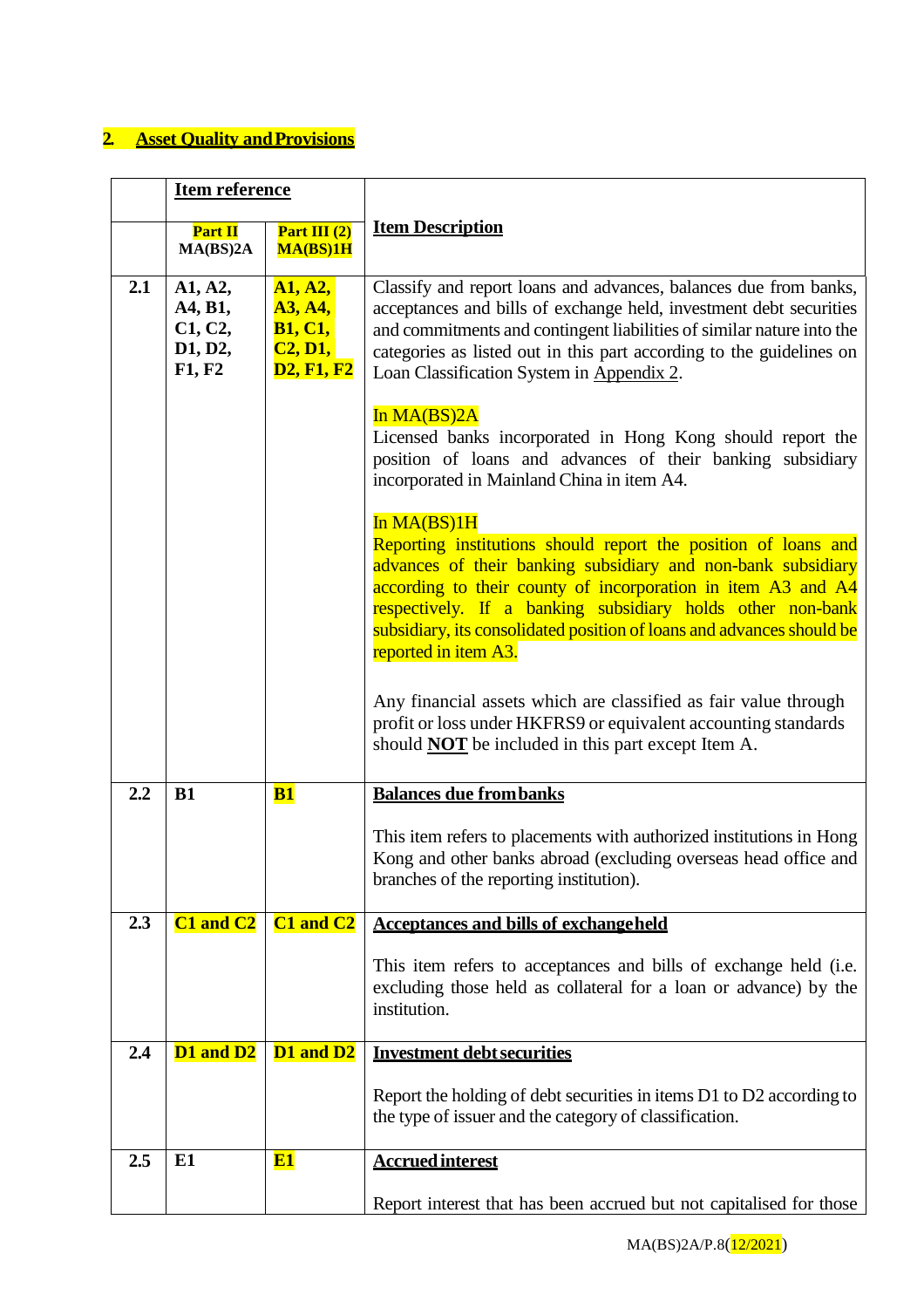|     | <b>Item reference</b>                                                                 |                                                |                                                                                                                                                                                                                                                                                                                                                                                                                                                                                                                                                                                                                                                                                                                                                                                                                                                                                                                                                                                                              |
|-----|---------------------------------------------------------------------------------------|------------------------------------------------|--------------------------------------------------------------------------------------------------------------------------------------------------------------------------------------------------------------------------------------------------------------------------------------------------------------------------------------------------------------------------------------------------------------------------------------------------------------------------------------------------------------------------------------------------------------------------------------------------------------------------------------------------------------------------------------------------------------------------------------------------------------------------------------------------------------------------------------------------------------------------------------------------------------------------------------------------------------------------------------------------------------|
|     | Part II<br>MA(BS)2A                                                                   | Part III $(2)$<br>MA(BS)1H                     | <b>Item Description</b>                                                                                                                                                                                                                                                                                                                                                                                                                                                                                                                                                                                                                                                                                                                                                                                                                                                                                                                                                                                      |
|     |                                                                                       |                                                | exposures classified as either substandard, doubtful or loss under<br>items A3, B1, C3 and D3 (in the case of Part II of $MA(BS)2A$ ) and<br>items $A5$ , $B1$ , $C3$ and $D3$ (in the case of Part III (2) of $MA(BS)1H$ ).<br>Accrued interest should be reported net of any interest in suspense<br>(i.e. any interest which has been accrued to a suspense account<br>instead of the profit and loss account).                                                                                                                                                                                                                                                                                                                                                                                                                                                                                                                                                                                           |
| 2.6 | F1 and F2                                                                             | F1 and F2                                      | <b>Commitments and contingentliabilities</b>                                                                                                                                                                                                                                                                                                                                                                                                                                                                                                                                                                                                                                                                                                                                                                                                                                                                                                                                                                 |
|     |                                                                                       |                                                | Report commitments and contingent liabilities which subject the<br>reporting institution to credit risk. These include direct credit<br>substitutes (such as guarantees and standby letters of credit), trade-<br>related contingent items (such as letters of credit and liabilities<br>under acceptances) and irrevocable loan commitments. Guarantees<br>and standby letters of credit are usually converted into on-balance<br>sheet exposures if the counterparty they are supporting fails but<br>there may be circumstances when the bank is reasonably certain that<br>such instruments will be called upon at a future date because of<br>uncertainty about the client. Loan commitments which are<br>irrevocable should also be classified as impaired assets if the<br>creditworthiness of the client has deteriorated to an extent that<br>makes repayment of any loan drawdown (or associated interest<br>payments) doubtful.<br>The definitions of direct credit substitutes and trade-related |
|     |                                                                                       |                                                | contingent items are the same as those defined in section 2 of the<br>Banking (Capital) Rules. Commitments and contingent liabilities to<br>overseas head office and branches of the reporting institution are<br>excluded for the purposes of this item.                                                                                                                                                                                                                                                                                                                                                                                                                                                                                                                                                                                                                                                                                                                                                    |
| 2.7 | A5 to A7,<br><b>B2</b> to B4,                                                         | A6, A7,<br><b>B2, B3,</b>                      | <b>Provisions</b>                                                                                                                                                                                                                                                                                                                                                                                                                                                                                                                                                                                                                                                                                                                                                                                                                                                                                                                                                                                            |
|     | $C4$ to $C6$ ,<br>D <sub>4</sub> to D <sub>5</sub> ,<br>$E2, F4$ to<br>F <sub>6</sub> | C4, C5,<br><b>D4, D5,</b><br><b>E2, F4, F5</b> | Provisions should be reported and classified according to their<br>nature, i.e. for general, specific or country risk (in case of Part II of<br>MA(BS)2A) and for general or specific (in case of Part III (2) of<br>MA(BS)1H), and the categories of exposures (where appropriate)<br>for which the provisions are set aside.                                                                                                                                                                                                                                                                                                                                                                                                                                                                                                                                                                                                                                                                               |
| 2.8 | G1 and<br>G <sub>2</sub>                                                              | G1 and<br>G2                                   | <b>Value of security</b>                                                                                                                                                                                                                                                                                                                                                                                                                                                                                                                                                                                                                                                                                                                                                                                                                                                                                                                                                                                     |
|     |                                                                                       |                                                | Report in item G1 the value of security held by the reporting<br>institution to support those exposures classified as either<br>substandard, doubtful or loss under item A3 (in the case of Part II<br>of MA(BS)2A) and item A5 (in the case of Part III (2) of<br>$MA(BS)1H$ , and in item G2 the value of security for those                                                                                                                                                                                                                                                                                                                                                                                                                                                                                                                                                                                                                                                                               |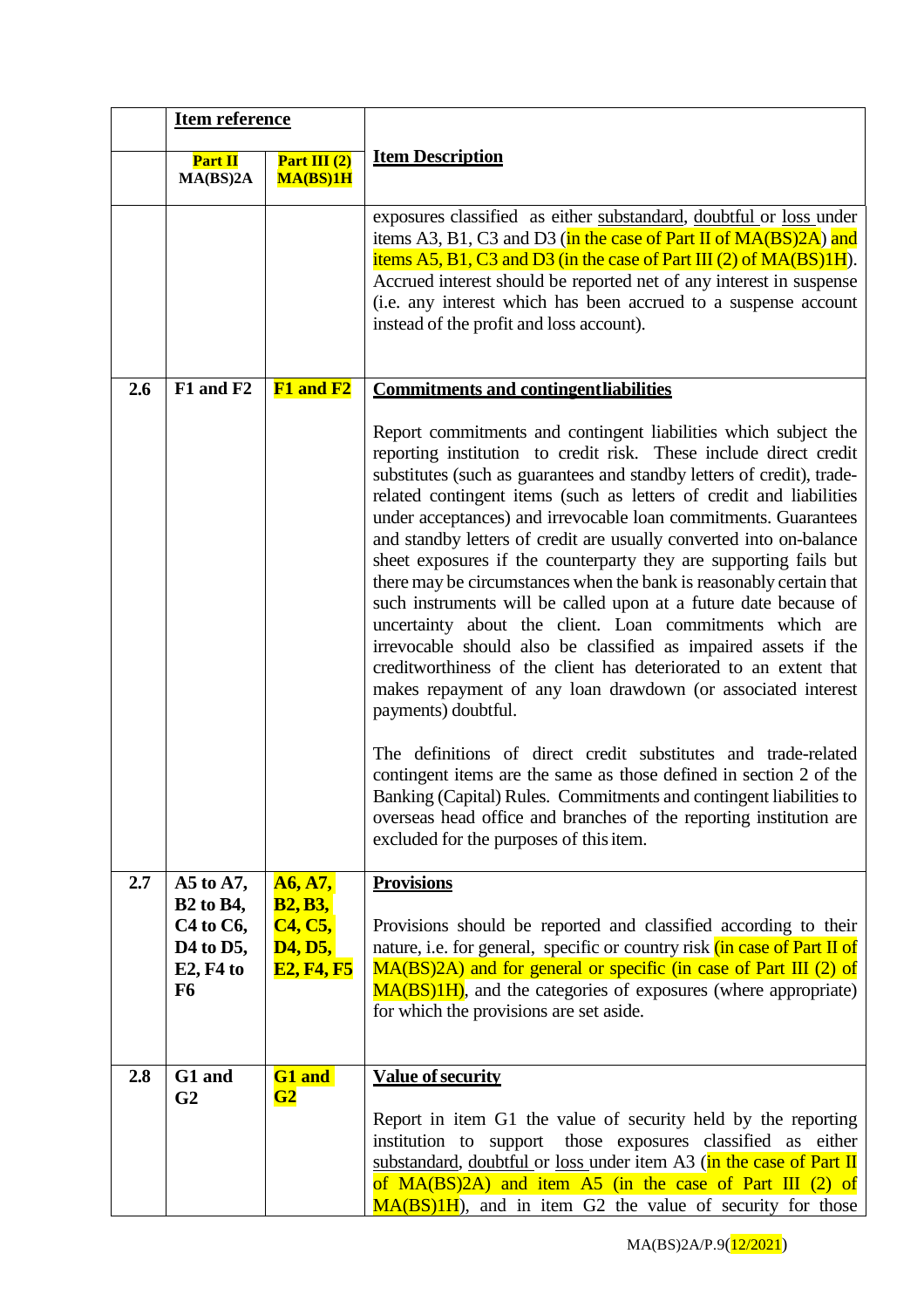|     | <b>Item reference</b> |                            |                         |                                                                                                                                                                                                                                                                                                                                                                                                                                                                                                                                                                                                                                                                |                      |           |                  |       |                                                              |  |
|-----|-----------------------|----------------------------|-------------------------|----------------------------------------------------------------------------------------------------------------------------------------------------------------------------------------------------------------------------------------------------------------------------------------------------------------------------------------------------------------------------------------------------------------------------------------------------------------------------------------------------------------------------------------------------------------------------------------------------------------------------------------------------------------|----------------------|-----------|------------------|-------|--------------------------------------------------------------|--|
|     | Part II<br>MA(BS)2A   | Part III $(2)$<br>MA(BS)1H | <b>Item Description</b> |                                                                                                                                                                                                                                                                                                                                                                                                                                                                                                                                                                                                                                                                |                      |           |                  |       |                                                              |  |
|     |                       |                            |                         | classified exposures under items B1, C3, D3, E1 and F3. However,<br>for each counterparty, the aggregate value of the security reported<br>here should not exceed the aggregate of all relevant principals and<br>accrued interest (i.e. for each counterparty, the lower of the value of<br>the total exposure and the value of the total security should be<br>reported here.) If a security is held in support of different types of<br>exposures to the same counterparty, the value should first apply to<br>loans and advances. The following illustrates how value of security<br>should be reported by institutions.                                   |                      |           |                  |       |                                                              |  |
|     |                       |                            |                         | Counterparty                                                                                                                                                                                                                                                                                                                                                                                                                                                                                                                                                                                                                                                   | Net<br>realisable    | Exposures |                  |       | <b>HK\$'000</b><br>Value of security to<br>be reported under |  |
|     |                       |                            |                         |                                                                                                                                                                                                                                                                                                                                                                                                                                                                                                                                                                                                                                                                | value of<br>security | Loans     | Others           |       | Item $G(1)$ Item $G(2)$                                      |  |
|     |                       |                            |                         | A                                                                                                                                                                                                                                                                                                                                                                                                                                                                                                                                                                                                                                                              | 1,000                | 700       | $\mathbf{0}$     | 700   | $\overline{0}$                                               |  |
|     |                       |                            |                         | $\, {\bf B}$                                                                                                                                                                                                                                                                                                                                                                                                                                                                                                                                                                                                                                                   | 1,000                | 1,500     | $\boldsymbol{0}$ | 1,000 | $\overline{0}$                                               |  |
|     |                       |                            |                         | $\mathbf C$                                                                                                                                                                                                                                                                                                                                                                                                                                                                                                                                                                                                                                                    | 1,000                | 500       | 200              | 500   | 200                                                          |  |
|     |                       |                            |                         | D                                                                                                                                                                                                                                                                                                                                                                                                                                                                                                                                                                                                                                                              | 1,000                | 900       | 500              | 900   | 100                                                          |  |
|     |                       |                            |                         | E                                                                                                                                                                                                                                                                                                                                                                                                                                                                                                                                                                                                                                                              | 1,000                | 1,300     | 500              | 1,000 | 0                                                            |  |
|     |                       |                            |                         |                                                                                                                                                                                                                                                                                                                                                                                                                                                                                                                                                                                                                                                                |                      |           |                  |       |                                                              |  |
| 2.9 | H                     | $\mathbf{H}$               |                         | <b>Assets acquired through security enforcement</b>                                                                                                                                                                                                                                                                                                                                                                                                                                                                                                                                                                                                            |                      |           |                  |       |                                                              |  |
|     |                       |                            |                         | Report in column (6) the net book value of any asset (e.g. shares,<br>debt securities or real properties) the <u>ownership of which has been</u><br>transferred to the institution in settlement of all or part of a claim<br>(e.g. by way of foreclosure). Such assets usually indicate a lack of<br>demand which contributes to uncertainty about their actual value.<br>They should therefore be closely monitored until sold.<br>This item does not include those assets, such as mortgaged<br>properties, which have been taken possession of by the reporting<br>institution but the ownership of which has yet to be transferred to<br>the institution. |                      |           |                  |       |                                                              |  |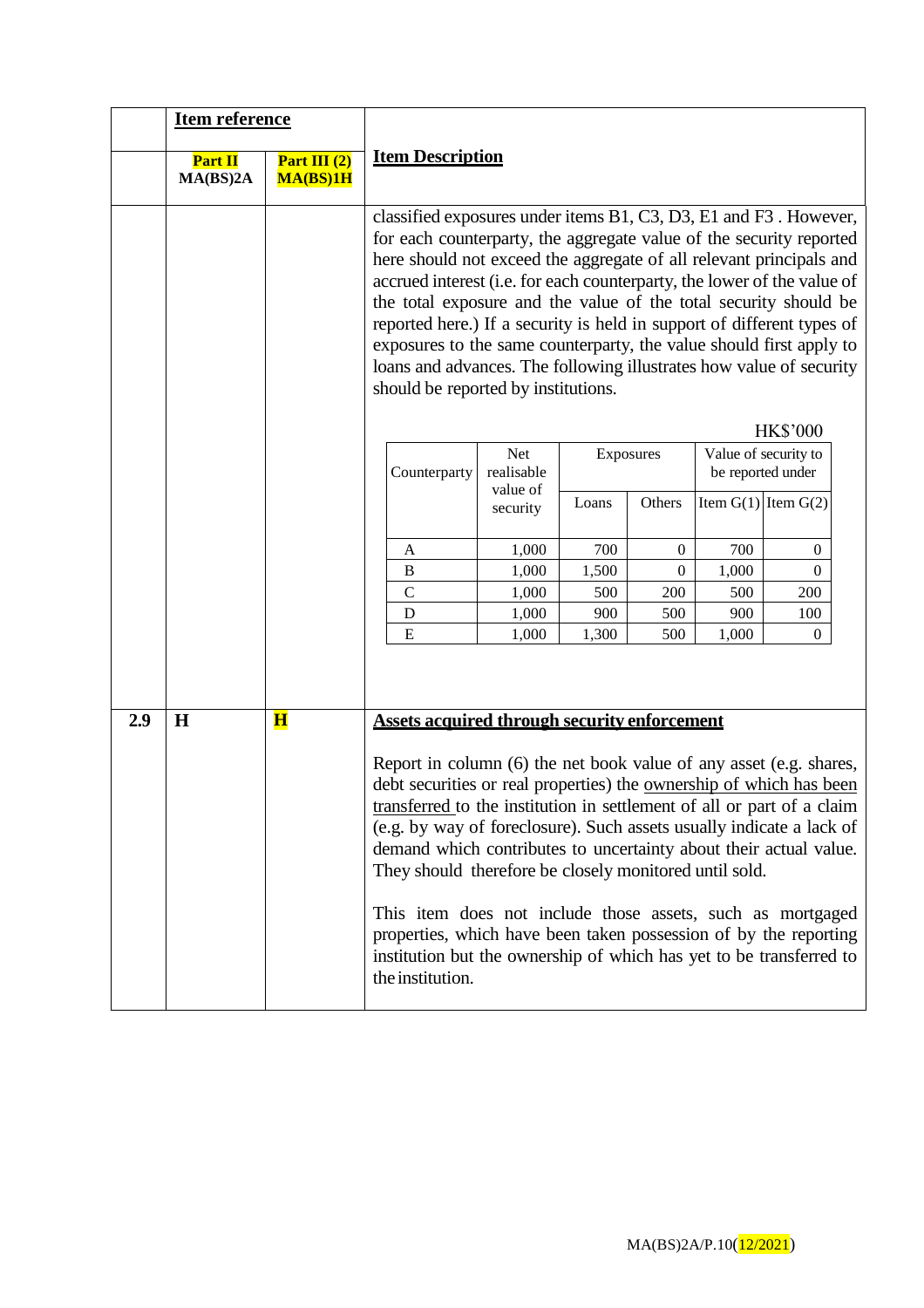# **3. Notes:**

|     | <b>Item reference</b>    |                          |                                                                                                                                                                                                                                                                                                                                                                                                                                                                                                                                                                                                                                                                                                                                                                    |  |  |
|-----|--------------------------|--------------------------|--------------------------------------------------------------------------------------------------------------------------------------------------------------------------------------------------------------------------------------------------------------------------------------------------------------------------------------------------------------------------------------------------------------------------------------------------------------------------------------------------------------------------------------------------------------------------------------------------------------------------------------------------------------------------------------------------------------------------------------------------------------------|--|--|
|     | <b>Notes</b><br>MA(BS)2A | <b>Notes</b><br>MA(BS)1H | <b>Item Description</b>                                                                                                                                                                                                                                                                                                                                                                                                                                                                                                                                                                                                                                                                                                                                            |  |  |
| 3.1 | (Note 1)                 | н                        | Loans to group companies of property developers<br>Indicate the amount of loans reported under items H2a (to<br>investment companies) and H2d (to finance companies) in Part I<br>the borrowers of which are connected with property developers<br>(where the use of such loans is known to be related to property<br>development or property investment activities, it should be reported<br>under item B in accordance with the purpose explained above). A<br>borrower is regarded as property- developer-connected if it is the<br>holding company, sister company, subsidiary or associate of any<br>property developer.                                                                                                                                      |  |  |
| 3.2 | (Note 2)                 | F                        | <b>Margin lending</b><br>Provide the breakdown of margin lending reported under items<br>H3a and H4a in Part I as follows:<br>loans for subscribing new shares in IPOs; and<br>(a)<br>(b)<br>other margin lending.<br>The breakdown relating to item H4a is required to be split further<br>into loans to non-stockbroking companies and loans to<br>individuals.<br>For other margin lending reported under Note $(2)(b)$ , provide the<br>following supplementary information:<br>closing market value of the shares which are pledged<br>(i)<br>with the institution to support these loans; and<br>aggregate amount of any individual loans which are in<br>(ii)<br>excess of 50% of the closing market value of the<br>underlying shares pledged as security. |  |  |
| 3.3 | (Note 3)                 | (Note 1)                 | <b>Overdue and rescheduled assets</b><br>Report the book value (net of accrued interest that has been<br>capitalised but accrued to a suspense account) of overdue or<br>rescheduled assets under items (a) to (d) and (f). "Loans" include<br>loans and advances to customers, and "other assets" include<br>balances due from banks, acceptances & bills of exchange held and<br>debt securities. Institutions incorporated in Hong Kong with                                                                                                                                                                                                                                                                                                                    |  |  |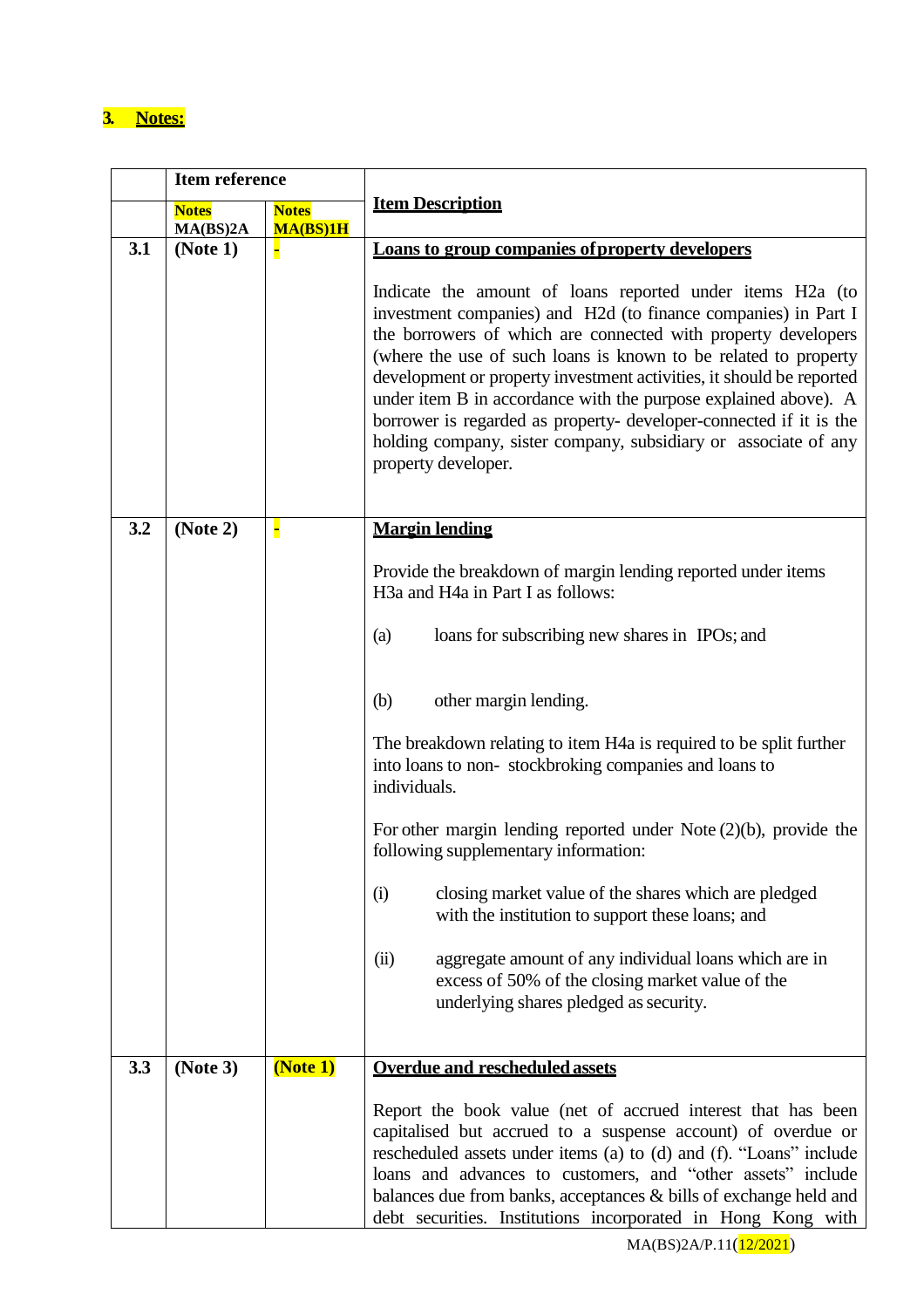|     | <b>Item reference</b>              |                                                |                                                                                                                                                                                                                                                                                                                                                                                                                                                                                                                                                                                                                                                                                                                                                                                                                                                                                     |  |  |
|-----|------------------------------------|------------------------------------------------|-------------------------------------------------------------------------------------------------------------------------------------------------------------------------------------------------------------------------------------------------------------------------------------------------------------------------------------------------------------------------------------------------------------------------------------------------------------------------------------------------------------------------------------------------------------------------------------------------------------------------------------------------------------------------------------------------------------------------------------------------------------------------------------------------------------------------------------------------------------------------------------|--|--|
|     | <b>Notes</b><br>MA(BS)2A           | <b>Notes</b><br>MA(BS)1H                       | <b>Item Description</b>                                                                                                                                                                                                                                                                                                                                                                                                                                                                                                                                                                                                                                                                                                                                                                                                                                                             |  |  |
|     |                                    |                                                | overseas branches should report separately the aggregate positions<br>of the Hong Kong Offices and overseas branches. Information on<br>each individual country of the overseas branches should also be<br>provided by completing pages 14 (for overdue and rescheduled<br>loans) and 15 (for other overdue and rescheduled assets) of<br>MA(BS)2A. Supplementary sheets are to be used when necessary.                                                                                                                                                                                                                                                                                                                                                                                                                                                                             |  |  |
| 3.4 | <b>Sub-items</b><br>$(a)$ to $(d)$ | <b>Sub-items</b><br>$(a)$ to $(d)$             | The criteria for determining the overdue status of an asset are<br>included in a separate guideline in Appendix 2.1.                                                                                                                                                                                                                                                                                                                                                                                                                                                                                                                                                                                                                                                                                                                                                                |  |  |
|     |                                    |                                                | All assets should be reported as and when they have been overdue<br>for more than 1 month. However, consumer loans repayable by<br>regular monthly instalments should be treated differently and should<br>not be reported unless they have been overdue for more than three<br>months. When such consumer loans qualify for reporting as<br>overdue, the period overdue should be determined by reference to<br>the earliest due date of any of the instalments. Similarly, demand<br>loans (including overdrafts) which have exceeded the approved limit<br>advised to the customer should not be reported unless they have<br>remained continuously above the limit for more than three months.<br>When such demand loans qualify for reporting as overdue, the<br>overdue period should be determined by reference to the whole of<br>the period that the limits were exceeded. |  |  |
| 3.5 | Sub-item<br>(f)                    | <b>Sub-item</b><br>$\left( \textbf{f} \right)$ | All rescheduled assets (including those which have been reported<br>under $(a) - (d)$ above should be reported in item $(f)$ , except those<br>specified under paragraph 9 of the "Guidelines on overdue and<br>rescheduled assets" in Appendix 2.1.                                                                                                                                                                                                                                                                                                                                                                                                                                                                                                                                                                                                                                |  |  |
|     |                                    |                                                | The amount of those rescheduled assets which have also been<br>reported as overdue under item (a) should be reported in item<br>$(f)(i)$ and those rescheduled assets which have been reported as<br>overdue in items (b) to (d) should be reported in item $(f)(ii)$ .                                                                                                                                                                                                                                                                                                                                                                                                                                                                                                                                                                                                             |  |  |
|     |                                    |                                                | The reporting treatment of a rescheduled asset taken up by a new<br>obligor and the circumstances under which a rescheduled asset<br>may be upgraded to "special mention" are provided under<br>paragraphs 10 and 11 of Appendix 2.1.                                                                                                                                                                                                                                                                                                                                                                                                                                                                                                                                                                                                                                               |  |  |
| 3.6 | (Note 4)                           |                                                | Assets on which interest no longer accrues to profit and loss                                                                                                                                                                                                                                                                                                                                                                                                                                                                                                                                                                                                                                                                                                                                                                                                                       |  |  |
|     |                                    |                                                | Assets on which interest no longer accrues to the profit and loss<br>refer to those assets in respect of which the interest has not been<br>taken to the profit and loss account but credited to a suspense<br>account or where the interest has ceased to be accrued. Report                                                                                                                                                                                                                                                                                                                                                                                                                                                                                                                                                                                                       |  |  |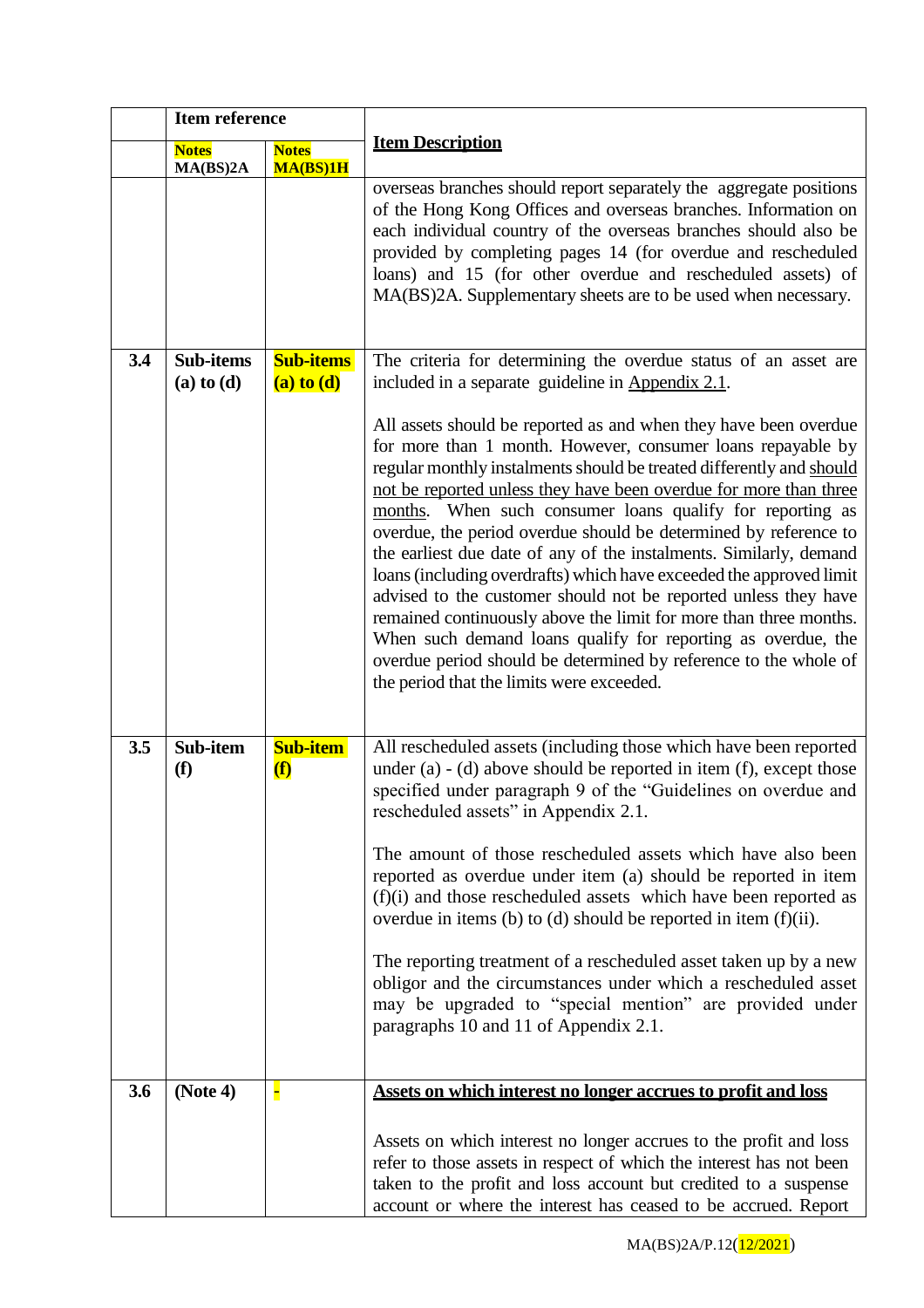|     | <b>Item reference</b>    |                          |                                                                                                                                                                                                                                                                                                                                                                                                                                                                                                                                                                                                                                                  |  |  |
|-----|--------------------------|--------------------------|--------------------------------------------------------------------------------------------------------------------------------------------------------------------------------------------------------------------------------------------------------------------------------------------------------------------------------------------------------------------------------------------------------------------------------------------------------------------------------------------------------------------------------------------------------------------------------------------------------------------------------------------------|--|--|
|     | <b>Notes</b><br>MA(BS)2A | <b>Notes</b><br>MA(BS)1H | <b>Item Description</b>                                                                                                                                                                                                                                                                                                                                                                                                                                                                                                                                                                                                                          |  |  |
|     |                          |                          | under item (a) the amount of loans and advances reported in Part<br>II. Report under item(b) all those assets not included under item<br>(a) above. The criteria on which institutions should cease to accrue<br>interest on an asset to the profit and loss account are set out in CR-<br>G-6 "Interest Recognition" of the Supervisory Policy Manual.                                                                                                                                                                                                                                                                                          |  |  |
| 3.7 | (Note 5)                 |                          | <b>Interest in suspense</b>                                                                                                                                                                                                                                                                                                                                                                                                                                                                                                                                                                                                                      |  |  |
|     |                          |                          | Interest in suspense refers to the accrued interest that has not been<br>taken to the profit & loss account but credited to a suspense account.<br>Report under (a) the amount that has been capitalised as the<br>principal exposure and under (b) the amount that accrued to the<br>interest receivable account. Accrued interest is deemed to be<br>"capitalised" if it is treated indistinguishably from the principal<br>exposure, rather than included within a suspense accrued interest<br>account.                                                                                                                                      |  |  |
| 3.8 | (Note 6)                 | F                        | <b>Non-bank China exposures</b>                                                                                                                                                                                                                                                                                                                                                                                                                                                                                                                                                                                                                  |  |  |
|     |                          |                          | Note (6) has been replaced by Return of Mainland Activities<br>MA(BS)20.                                                                                                                                                                                                                                                                                                                                                                                                                                                                                                                                                                         |  |  |
| 3.9 | (Note 7)                 |                          | <b>Ten largest criticised assets</b>                                                                                                                                                                                                                                                                                                                                                                                                                                                                                                                                                                                                             |  |  |
|     |                          |                          | Criticised assets refer to those that have been reported by the<br>institution in Part II of this return as "special mention",<br>"substandard", "doubtful" or "loss". For the purpose of reporting<br>under this Note, assets include on-balance sheet exposures such as<br>loans and advances to non-bank customers, balances due from<br>banks, acceptances and bills of exchange held, investment debt<br>securities and accrued interest as reported under Items A3, B1, C3,<br>D3 and E1 of Part II respectively. They also include commitments<br>and contingent liabilities as reported under Item F3 of the same part<br>of the return. |  |  |
|     |                          |                          | Criticised assets should be reported on a gross basis before<br>provisions and in descending order by size. Specific provisions<br>made against these assets, which include those made for country<br>risk, should be reported under a separate column of the return.                                                                                                                                                                                                                                                                                                                                                                            |  |  |
|     |                          |                          | Each reported item should be the aggregate of exposures to an<br>individual counterparty or a group of linked counterparties. In the<br>latter case, the aggregate should be reported as one exposure and<br>shown in the name(s) of the principal counterparty(ies). For the<br>definition of "group of linked counterparties", reference should be                                                                                                                                                                                                                                                                                             |  |  |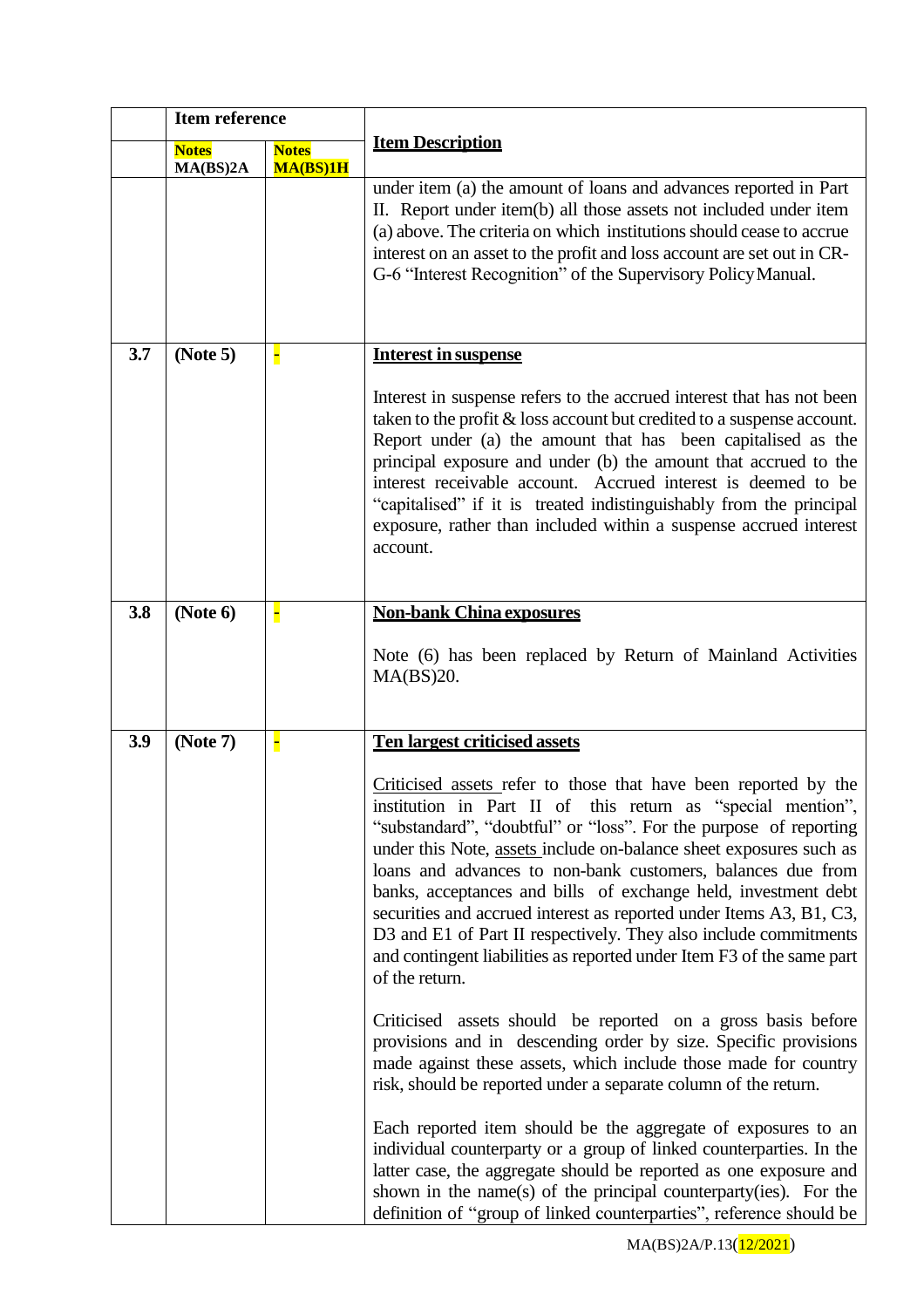| Item reference           |                          |                                                                                                                                                                                                                                |  |
|--------------------------|--------------------------|--------------------------------------------------------------------------------------------------------------------------------------------------------------------------------------------------------------------------------|--|
| <b>Notes</b><br>MA(BS)2A | <b>Notes</b><br>MA(BS)1H | <b>Item Description</b>                                                                                                                                                                                                        |  |
|                          |                          | made to the completion instructions of the Return of Large<br>Exposures (MA(BS)28). The full name of each counterparty or the<br>principal counterparty in the case of a group of linked counterparties<br>should be reported. |  |

Hong Kong Monetary Authority December 2021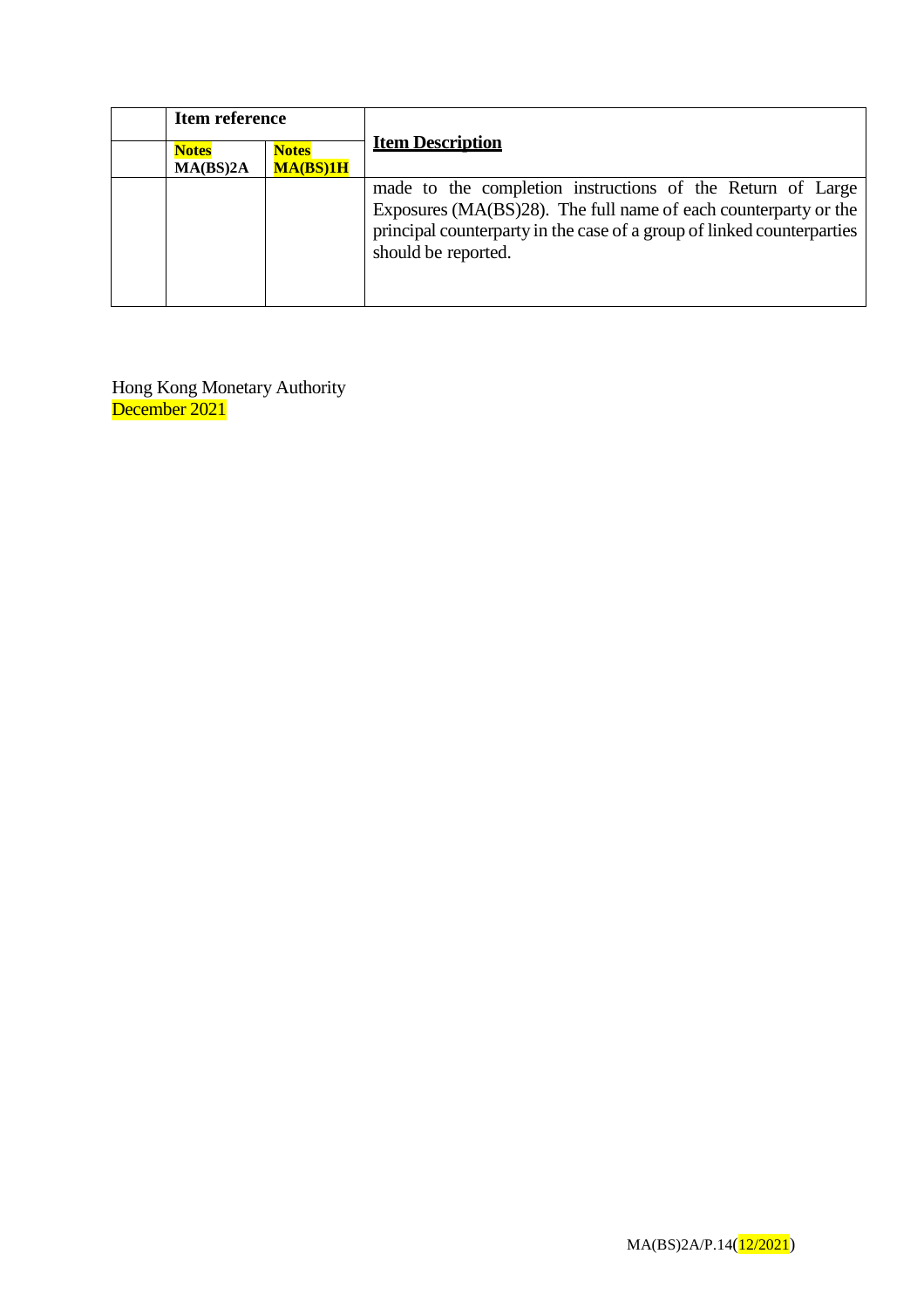#### **Appendix 1**

#### Reconciliation of MA(BS)2A with other returns

|                                              | Return of Assets and Liabilities             | Return of Profit and Loss                       |                                   |
|----------------------------------------------|----------------------------------------------|-------------------------------------------------|-----------------------------------|
| Item in this return                          | Form MA(BS)1<br>(For position of HK offices) | Form MA(BS)1B<br>(For combined position)        | Form MA(BS)1C<br>(For both cases) |
| Part I,<br>columns $(1), (2), (3)$ and $(4)$ |                                              |                                                 |                                   |
| $\mathbf I$                                  | Part II 15.3                                 | N.A.                                            | N.A.                              |
| J                                            | Part II $15.1 + 15.2$                        | N.A.                                            | N.A.                              |
| $\bf K$                                      | Part II $15.4 + 15.5 + 15.6$                 | N.A.                                            | N.A.                              |
| L                                            | Part II 15.7g                                | N.A.                                            | N.A.                              |
| Part II, column (6)                          |                                              |                                                 |                                   |
| A1                                           | Part II 15.7g                                | N.A.                                            | N.A.                              |
| A <sub>3</sub>                               | N.A.                                         | Part II 15                                      | N.A.                              |
| $A5+B2+C4$                                   | N.A.                                         | N.A.                                            | $\leq$ Part II 1.9 (b)            |
| $A6+B3+C5$                                   | N.A.                                         | N.A.                                            | $\leq$ Part II 1.9 (a)            |
| $A7+B4+C6$                                   | N.A.                                         | N.A.                                            | $\leq$ Part II 1.9 (c)            |
| B1                                           | Part II 17.1 +17.2 + 17.4                    | Part II 17.3                                    | N.A.                              |
| C1                                           | Part II 19.2b(1+2)                           | $\mathcal{E}$                                   |                                   |
| C2                                           | Part II 19.2a(1+2)                           | $\big)$<br>$\leq$ Part II 18.2<br>$\mathcal{E}$ | N.A.                              |
| F <sub>3</sub>                               | $\leq$ Part VIII(a) + (c) + (f) <sup>@</sup> | N.A.                                            | N.A.                              |
| A8+B5+C7+D6<br>$+E2$ (col.3+4+5)<br>+ F7     | $\leq$ Part II 24                            | $\leq$ Part II 23                               | $\leq$ Part II 3                  |

#### Notes:

<sup>@</sup> apply to institutions incorporated outside HK only. For institutions incorporated in Hong Kong, the amount reported should be equal to or less than the sum of the principal amounts for items 1, 3, and 9 in Table 10 (Standardized), Table 14 (BSC) and Table 20 (IRB) of the Banking (Capital) Rules.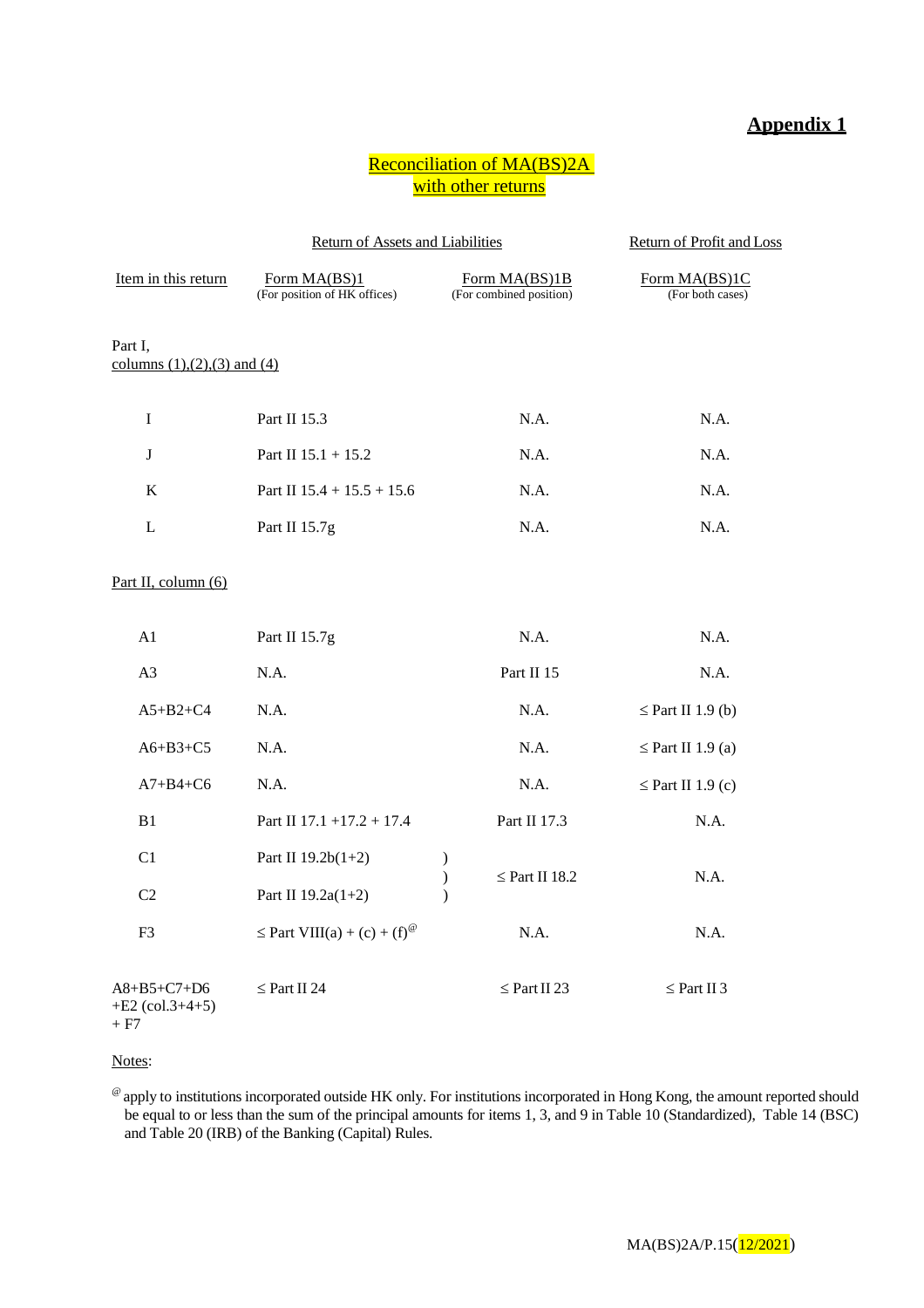# Reconciliation of Part III (2) with Part I and II in MA(BS)1H

| Items in Part III $(2)$                                        | <b>Part I</b><br><b>Assets and Liabilities</b> | <b>Part II</b><br><b>Profit and Loss Account</b> |
|----------------------------------------------------------------|------------------------------------------------|--------------------------------------------------|
| A <sub>5</sub>                                                 | 16.3                                           | N.A.                                             |
| $A6+B2+C4$                                                     | N.A.                                           | $\leq$ section II 1.9 (b)                        |
| $A7+B3+C5$                                                     | N.A.                                           | $\leq$ section II 1.9 (a)                        |
| B1                                                             | $\leq 18$                                      | N.A.                                             |
| $\overline{\text{C1}}$                                         | $\leq 20.2$ b.                                 | N.A.                                             |
| C2                                                             | $\leq 20.2$ a.                                 | N.A.                                             |
| $A8+B4+C6+D6+E2$<br>$\frac{\text{(col.3+4+5)} + \text{F6}}{1}$ | $\leq 26.$                                     | $\leq$ section II 3.                             |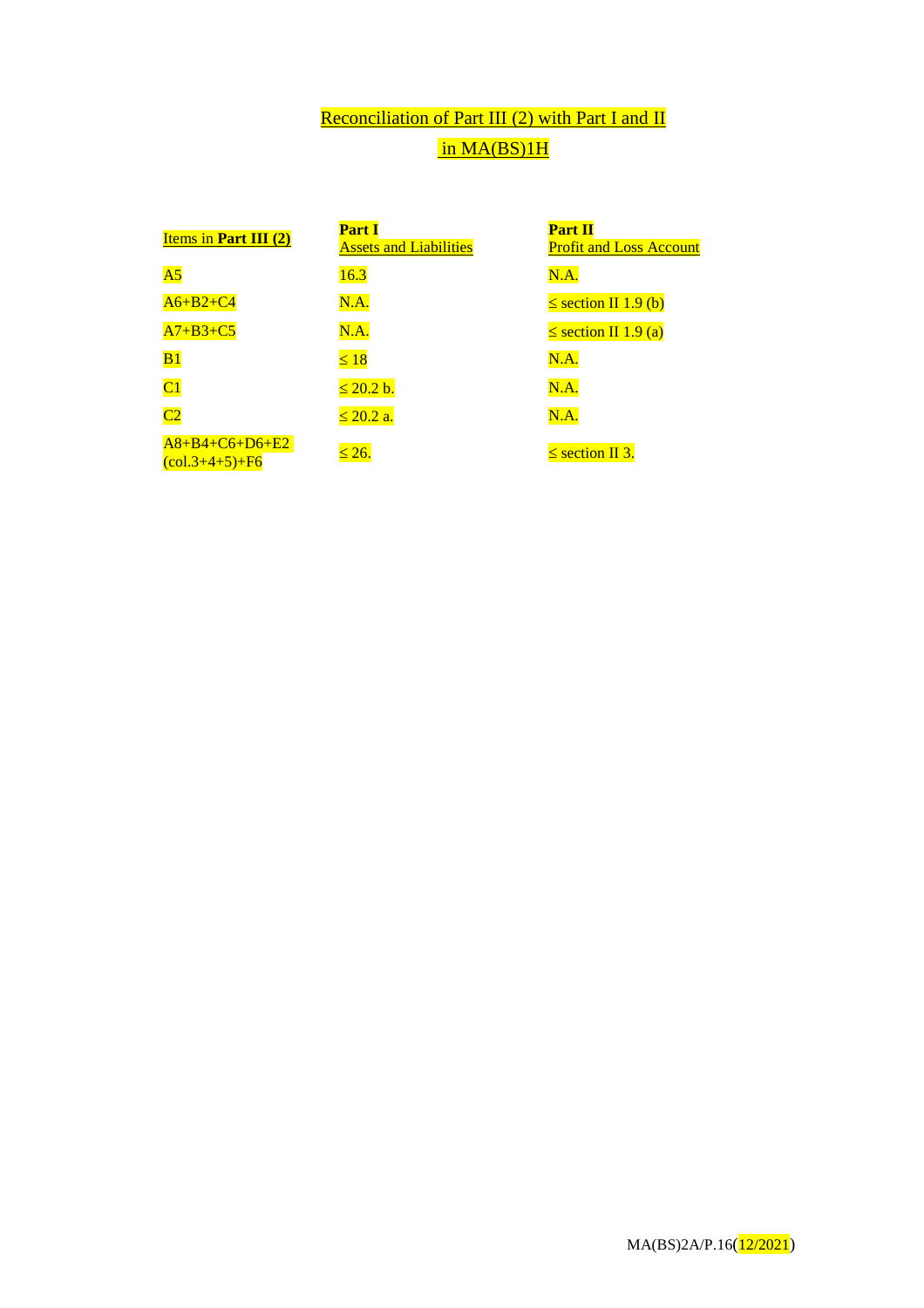#### **Appendix 2**

#### **Guideline on loan classification system**

1. This guideline sets out the loan classification framework adopted by the Hong Kong Monetary Authority ("HKMA") for monitoring the asset quality and provisioning adequacy of authorized institutions.

#### **Background**

2. The purpose of a loan classification system is to enable institutions to prudently value loans and to act as a guide to appropriate provisions. The HKMA's 5-grade loan classification framework was first introduced in 1994 and has been regularly updated since the first issue. The framework covers loans and advances and other types of on- and off-balance sheet exposures, including balances due from banks, investment debt securities, acceptances and bills of exchange held, accrued interest receivable and commitments and contingent liabilities.

#### **The loan classification framework**

3. Under the HKMA's loan classification system, loans and advances are to be classified into the following categories: Pass, Special Mention, Substandard, Doubtful, and Loss. Loans in the substandard, doubtful and loss categories are collectively known as "classified loans". Classified loans together with loans in the special mention category are collectively referred to as "criticised loans". The definition and characteristics of each of the categories are given below. In general, the decision to classify loans should be largely judgmental based on assessment of the borrower's capacity to repay and on the degree of doubt about the collectibility of the principal or interest of a loan. An important indicator of collectibility is the period that payments of interest and principal are overdue. Thus, loans on which payments of interest and/or principal are overdue for more than three months and six months should generally be classified at least as substandard and doubtful respectively, unless there are good reasons for a better classification (such as the fact that the loan is fully secured by good quality collateral). However, the existence of payment arrears is only one of a number of factors to be considered in classifying problem loans and even a loan which is current or overdue for less than three months may justify a rating of substandard or doubtful if there are reasons to doubt the borrower's ability to continue to service the loan.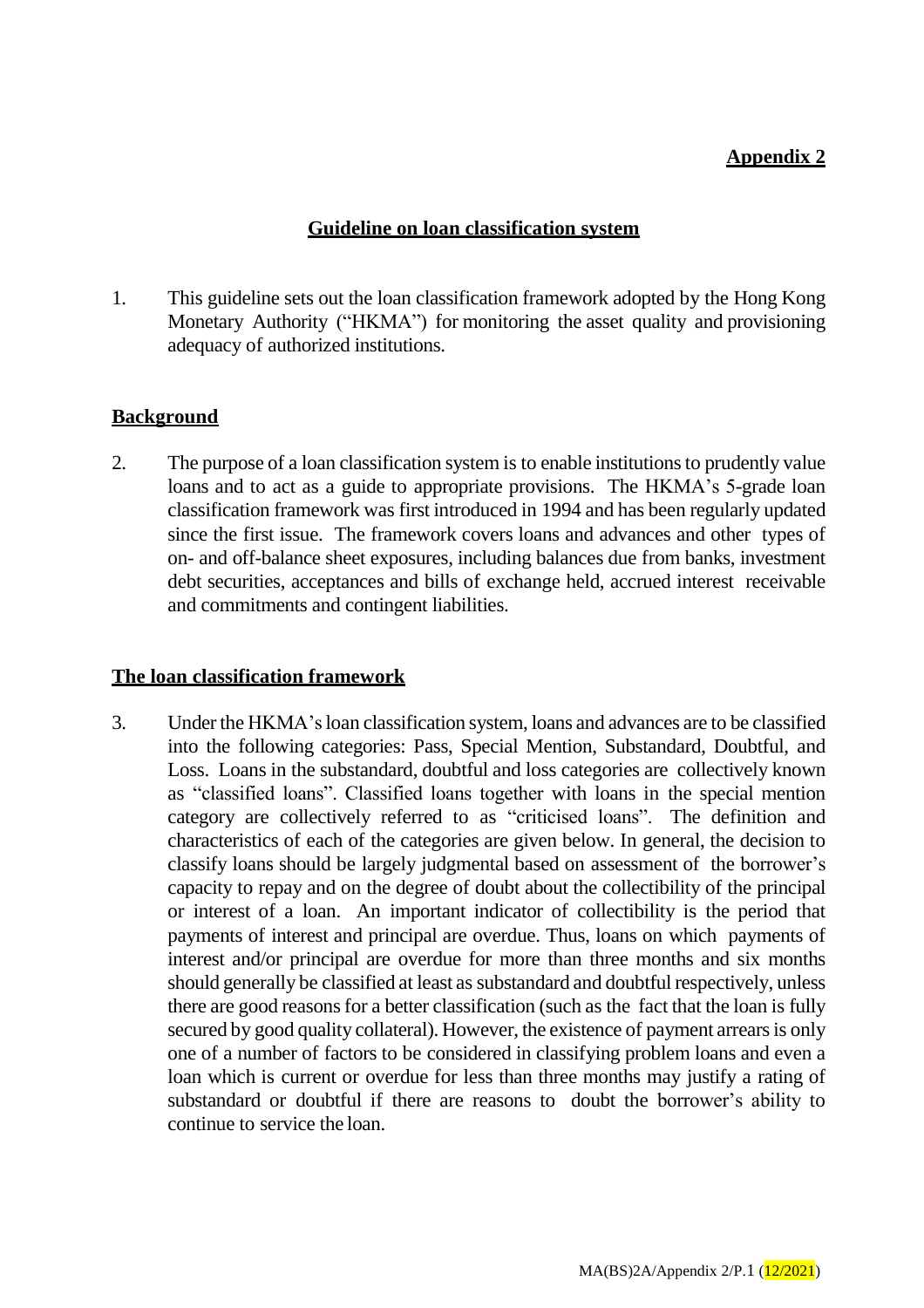#### **Pass**

This refers to loans where borrowers are current in meeting commitments and full repayment of interest and principal is not in doubt.

#### **Special Mention**

This refers to loans where borrowers are experiencing difficulties which may threaten the institution's position. Ultimate loss is not identified at this stage but could occur if adverse conditions persist. These loans exhibit one or more of the following characteristics:

- a) early signs of liquidity problems such as delay in servicingloans;
- b) inadequate loan information such as annual audited financial statements not obtained or available;
- c) the condition of and control over collateral is questionable;
- d) failure to obtain proper documentation or non-cooperation by the borrower or difficulty in keeping contact with him;
- e) slowdown in business or adverse trend in the borrower's operations that signals a potential weakness in the financial strength of the borrower but which has not reached a point where servicing of the loan is jeopardised;
- f) volatility in economic or market conditions which may in the future affect the borrower negatively;
- g) poor performance in the industry in which the borroweroperates;
- h) the borrower or in the case of corporate borrowers, a key executive, is in ill health;
- i) borrower is the subject of litigation which may have a significant impact on his financial position; and/or
- j) even if the loan in question is current, the borrower is having difficulty in servicing other loans (either from the institution concerned or from other institutions).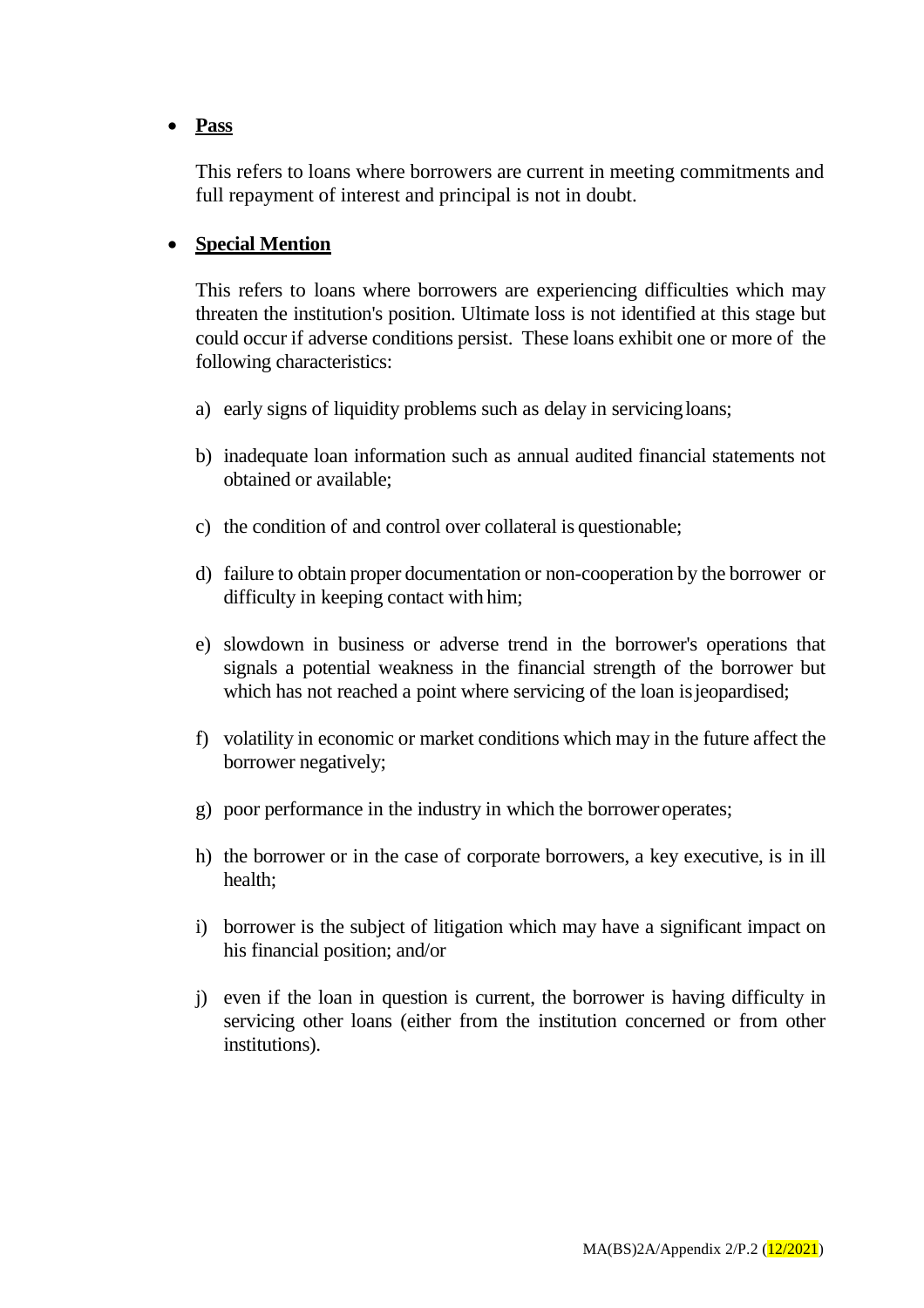### **Substandard**

This refers to loans where borrowers are displaying a definable weakness that is likely to jeopardise repayment. The institution is relying heavily on available security. This would include loans where some loss of principal or interest is possible after taking account of the "net realisable value" of security, and rescheduled loans<sup>\*</sup> where concessions have been made to a customer on interest or principal such as to render the loan "non-commercial" to the bank.

These loans exhibit one or more of the following characteristics:

- a) repayment of principal and/or interest has been overdue for more than three months and the net realisable value of security is insufficient to cover the payment of principal and accrued interest;
- b) even where principal and accrued interest are fully secured, a "substandard" classification will usually be justified where repayment of principal and/or interest is overdue<sup>\*</sup> for more than 12 months;
- c) in the case of unsecured or partially secured loans, a "substandard" classification may also be justified, even if the overdue period is less than three months, where other significant deficiencies are present which threaten the borrower's business, cash flow and payment capability. These include:
	- credit history or performance record is not satisfactory;
	- labour disputes or unresolved management problems which may affect the business, production or profitability of the borrower;
	- increased borrowings not in proportion with the borrower's business;
	- the borrower experiencing difficulties in repaying obligations to other creditors;
	- construction delays or other unplanned adverse events resulting in cost overruns that may require loan restructuring; and/ or
	- unemployment of an individual borrower.

Guidelines in relation to overdue and rescheduled loans are set out in Appendix 2.1.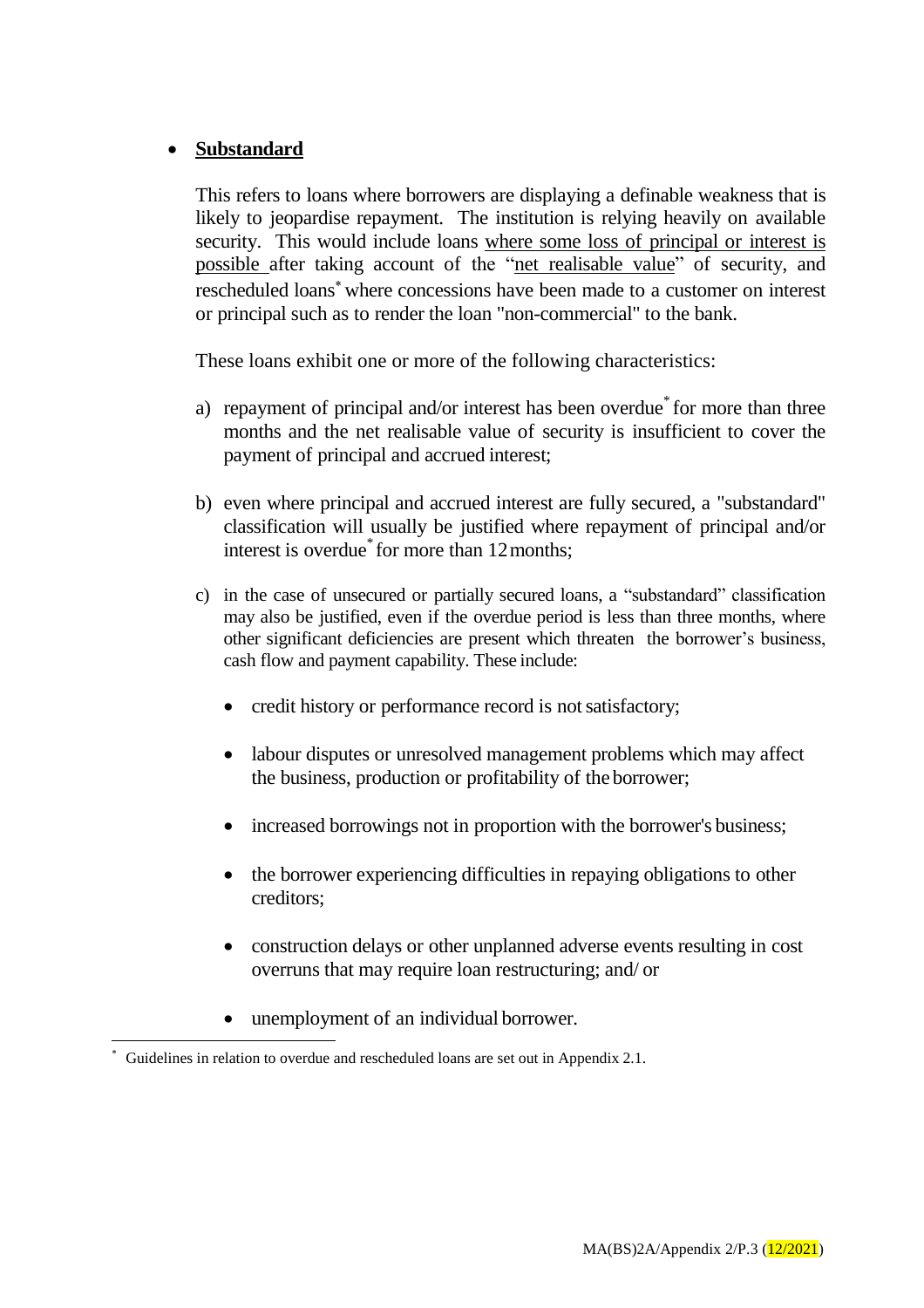## **Doubtful**

This refers to loans where collection in full is improbable and the institution expects to sustain a loss of principal and/or interest after taking account of the net realisable value of security. Doubtful loans exhibit one or more of the following characteristics:

- a) repayment of principal and/or interest has been overdue for more than six months and the net realisable value of security is insufficient to cover the payment of principal and accrued interest; and/or
- b) in the case of unsecured or partially secured loans, a shorter overdue period may also justify a "doubtful" classification if other serious deficiencies, such as default*,* death, bankruptcy or liquidation of the borrower, are detected or if the borrower's whereabouts are unknown.
- **Loss**

This refers to loans which are considered uncollectible after exhausting all collection efforts such as realisation of collateral, institution of legal proceedings, etc.

- 4. Individual loans should not be split between categories. This means, where only part of a loan has become overdue, the total loan outstanding should be considered as overdue and classified under the most appropriate category.
- 5. Although references are made to "loans" in this guideline, the classification criteria are also applicable to exposures arising from:
	- balances due from banks:
	- investment debt securities;
	- acceptances and bills of exchange held; and
	- credit commitments and contingent liabilities.
- 6. Debt securities include certificates of deposit, floating rate notes, commercial paper and other negotiable debt instruments. These securities carry credit risk and should be included in the institution's loan classification system. A decline in the market value of a security simply due to interest rate fluctuations is not a basis for adverse classification. Classification of investment debt securities is based on credit risk. However, debt securities which are measured at fair value through profit or loss under HKFRS 9 or equivalent accounting standards are not required to be included in the loan classification system.
- 7. The ultimate and conclusive test of investment quality is the actual credit soundness of the issuers. The principles underlying analysis of the credit soundness of issuers are essentially the same as those applicable to loan analysis. However, debt securities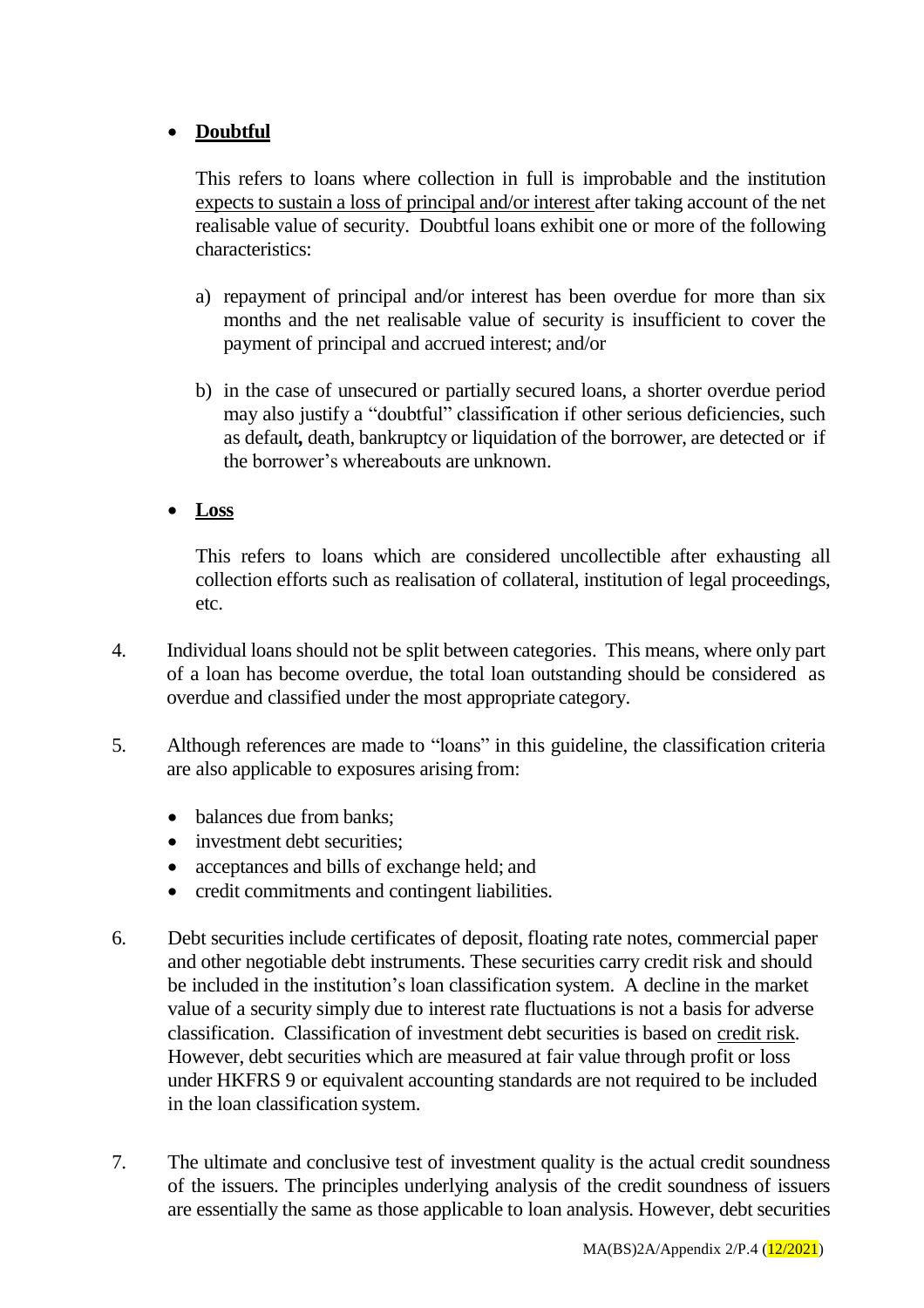for which payments are in default should generally be classified as "doubtful". Institutions should maintain adequate records in support of their investment decisions and current credit information relating to the securities.

- 8. Many debt securities are rated by credit rating agencies (e.g. S&P's and Moody's). In such cases, the ratings assigned by the agencies will be useful guides for institutions to classify debt securities. This, however, should not replace the institution's own judgement on the credit soundness of the issuers.
- 9. In classifying acceptances and bills of exchange held, references to "borrower" as in the case of loans and advances should normally apply to the party who is expected to pay the bill (i.e. the acceptor or the drawee). However, they may also apply to the customer of the institution from whom the institution has purchased the bill on a recourse basis. The classification should generally be based on whether or not the bill is current except where the institution has doubt about the relevant payment or the financial condition of the parties involved. Accordingly, a bill which is overdue should at least be classified as "special mention". A bill which has been overdue for more than 3 months should at least be classified as "substandard".

#### **Multiple extensions of credit to one borrower and loans to related companies**

10. The classification of individual loans should be based in the first instance on an assessment of the repayment capacity of the borrower. However, even if one or more loans to the same borrower have been classified in a particular category, this does not necessarily mean that all other outstanding loans to that borrower or to other related companies should be treated in the same manner. In particular, whether individual loans should be treated separately or collectively for classification purposes will depend on how they are collateralised or guaranteed. If it is clear that there is sufficient security dedicated to a particular loan to cover payments of principal and interest on that loan, it need not be classified in the same way as other loans to the same borrower which are not similarly secured. It will however usually be appropriate to classify the loan as at least "special mention" to reflect the known financial difficulties of the borrower. Where a number of loans are supported by a pool of collateral or are crosscollateralised, they should all be classified in the same category.

#### **Value of security**

11. For the purposes of the HKMA's loan classification system, security refers to (i) tangible assets such as cash, properties and securities and (ii) guarantees issued by a central government or central bank of a country without payment difficulties, an authorized institution or an overseas bank which is under adequate supervision. The value of tangible security means its net realisable value, being the current market value of the security less any realisation costs. Market value should be measured on the basis of up-to-date valuation and is defined in terms of the price at which an asset might be sold at the valuation date assuming: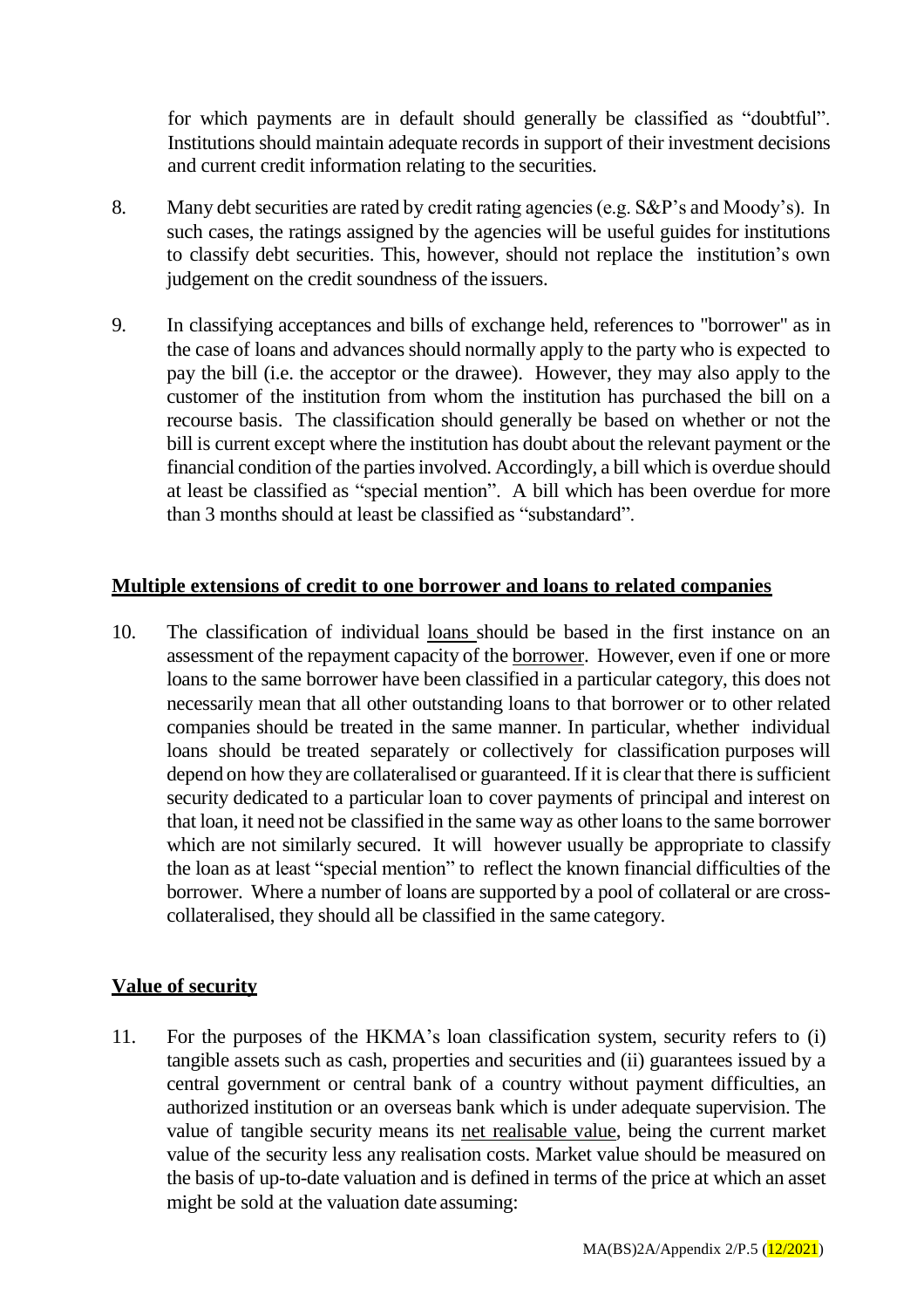- a) a willing buyer and seller;
- b) transaction is at arm'slength;
- c) a reasonable period has been allowed for the sale; and
- d) the asset is freely exposed to the market.

#### **Loan loss provisioning<sup>1</sup>**

l

- 12. Loan loss provisions should be established and maintained at a level that is adequate to absorb estimated inherent losses in the institution's loan portfolio, binding commitments and contingent liabilities. In general, provisions established to absorb unidentified losses inherent in an institution's loan portfolio are referred to as general provisions, and provisions established to absorb losses identified for specific loans are referred to as specific provisions. Country risk provisions generally refer to provisions set aside by authorized institutions to absorb potential losses arising from their country risk exposures. If institutions reflect country risk in provisions earmarked against their aggregate exposures to a particular country after accounting for risk transfers and specific provision made against credit risk (i.e. on a country basis), such provision should be referred to as country risk provisions. If institutions do not separately set aside country risk provisions but factor in an element of provision for country risk into specific provisioning for each individual exposure (i.e. on an individual obligor basis), such provision should be referred to as "specific provisions".
- 13. Every authorized institution should have a system for the establishment of adequate provisions. There is not a single method that is suitable for all institutions. However, provisioning decisions should be based primarily on an assessment of the recoverability of individual loans or portfolios of loans with similar characteristics (such as credit card receivables). Therefore, recognising problem loans is a necessary step and an effective loan classification system is essential for the establishment of an adequate level of provisions. The level of specific provisions in respect of a particular loan should normally be related to its loan classification, with higher provisions being required when loans are downgraded into a lower category (e.g. from substandard to doubtful). Specific provisions should normally be made

<sup>&</sup>lt;sup>1</sup> The recommendations in this section also apply to other assets to which the loan classification framework applies (see paragraph 5 above).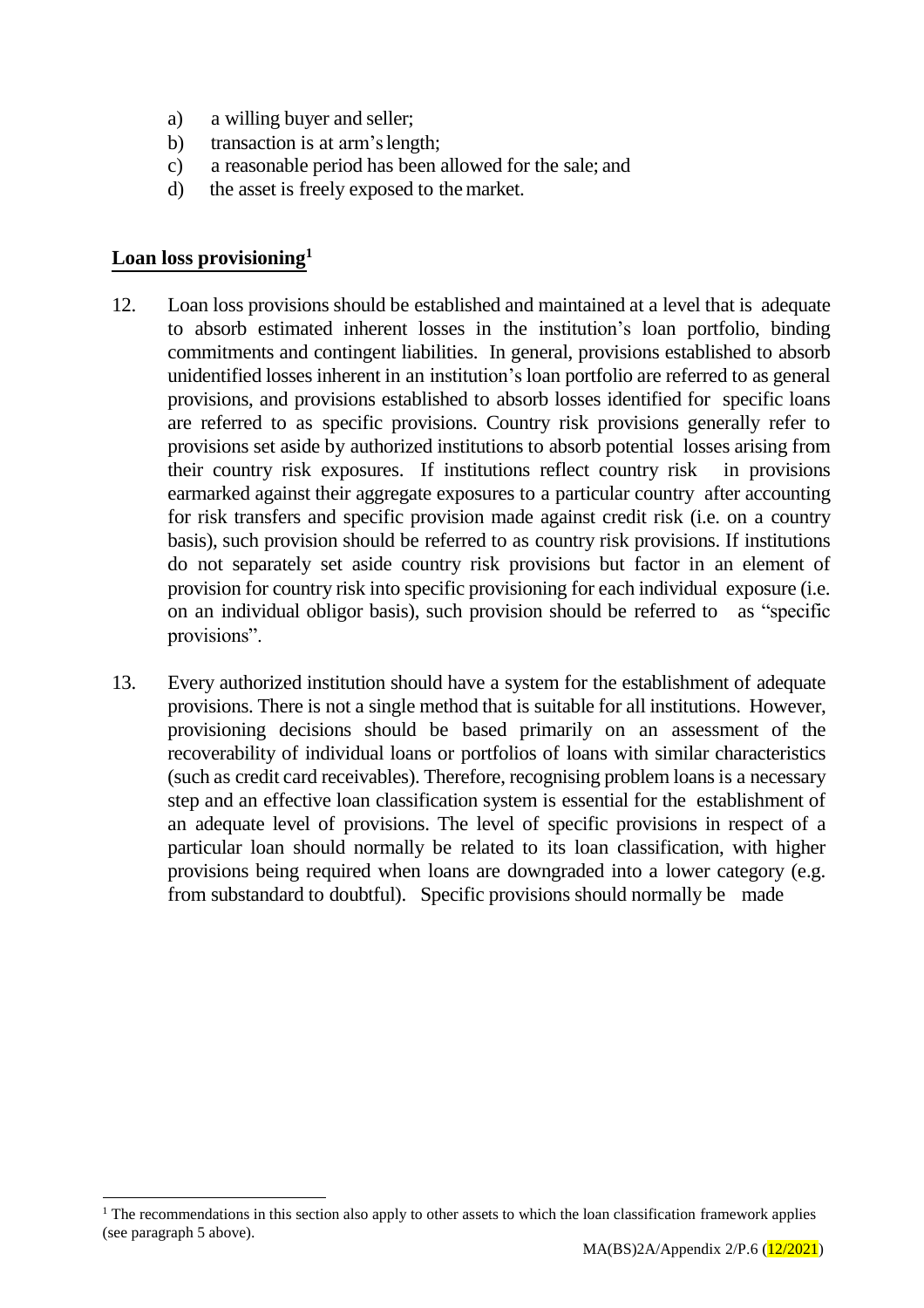as soon as a loan is classified as substandard, unless there are good reasons to the contrary. Provisions against substandard loans may not be necessary where the policy of the institution is to classify loans promptly as doubtful and to provision accordingly.

#### **Implementation**

14. The HKMA expects every institution to have a formal loan classification system in place for internal monitoring of its asset quality. Institutions whose internal systems are different from that of the HKMA are required to agree with the HKMA the methodology for mapping their system onto the HKMA's system for the purposes of reporting the Quarterly Analysis of Loans and Advances and Provisions (MA(BS)2A) and Part III of MA(BS)1H.

Hong Kong Monetary Authority December 2021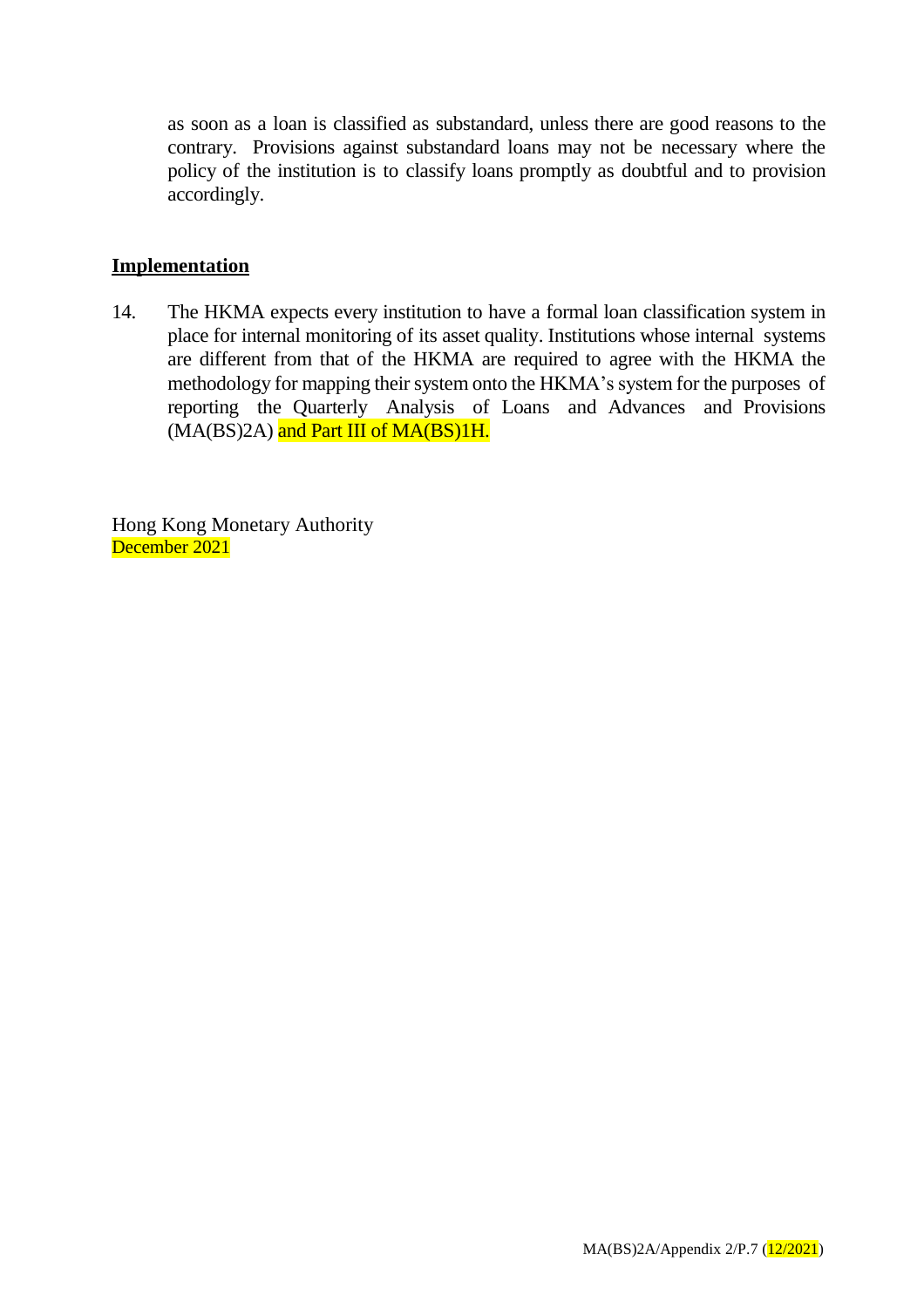# **Appendix 2.1**

#### **Guidelines on overdue and rescheduled assets**

1. This paper sets out the criteria which are to be applied in determining overdue and rescheduled assets for the purposes of classification under the loan classification framework and for reporting in the Quarterly Analysis of Loans and Advances and Provisions (MA(BS)2A) and Part III(2) of MA(BS)1H.

#### **Overdue assets**

- 2. The overdue status of the following assets are to be determined asfollows:
	- a) Loans with a specific expiry date (e.g. a term loan, inward bill loan, advance against trust receipt, packing loan and other loans of similar nature) - these loans should be treated as overdue where the principal or interest is overdue and remains unpaid as at the reporting date. (For multiple loans to a single borrower, e.g. where there are more than one trust receipt loans, report only the one overdue according to its overdue period.)
	- b) Consumer loans repayable by regular instalments (e.g. residential mortgage loans, hire purchase loans and personal loans) - these loans should be treated as overdue when an instalment payment is overdue and remains unpaid as at the reporting date.
	- c) Loans repayable on demand (e.g. demand loans and overdrafts) these loans should be treated as overdue where one or both of the following conditions are met:
		- i) a demand for repayment has been served on the borrower but repayment has not been made in accordance with the instruction; or
		- ii) the loan has remained continuously outside the approved limit that was advised to the borrower for more than the period in question (e.g. three months or six months).
	- d) Bankers acceptances are to be treated as overdue where either the principal or interest of the instruments are still in arrears after the due dates or maturity dates.
	- e) A bill payable at a determinable date (i.e. usance bill) should be treated as overdue if it remains in arrears after the maturity date. Sight bills/drafts in respect of goods exported from Hong Kong should normally be paid within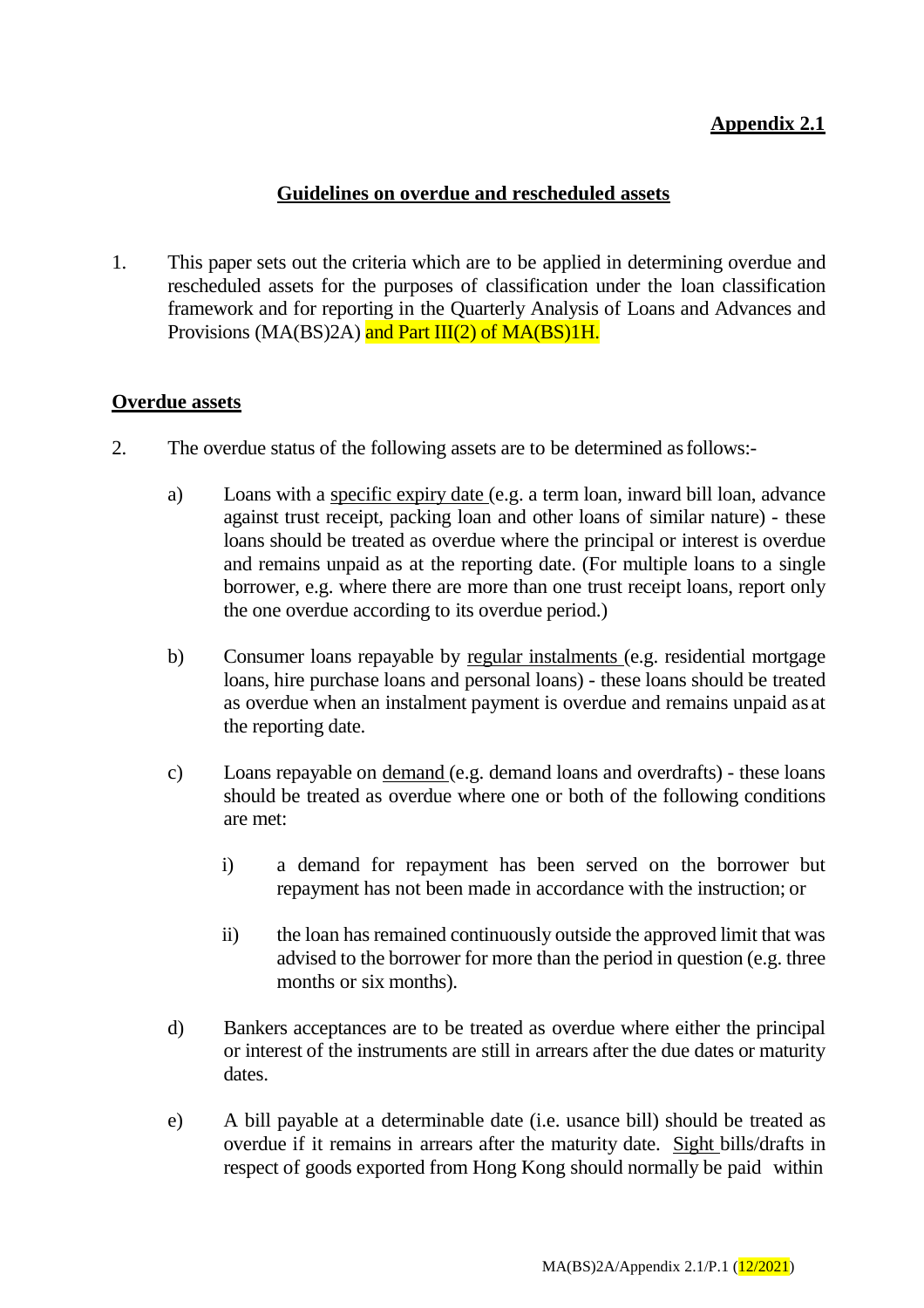one week from the date of presentation (or the arrival of carrying vessel if the buyer is not obliged to pay before the arrival of goods). However, to allow for unforeseeable delays in processing the documents or effecting payments, a grace period of one month will be allowed. These bills should therefore be regarded as overdue if payment is not made within one month after presentation or the arrival of carrying vessel, as the case may be.

- 3. The period of overdue of a loan which has a determinable due date should commence from the date following such due date. The whole amount of a loan is regarded as overdue even if part of it is not yet due and assessment should be made by reference to the earliest due date of such a loan. For example, if the longest overdue instalment of a loan repayable by monthly instalments has been overdue for six months as at the reporting date, the entire amount of the loan should be considered as overdue for six months.
- 4. Where partial repayment of an overdue loan repayable by monthly instalments is made, to the extent that it is not financed by a new loan extended by the reporting institution for the purpose of repaying the overdue loan, the repayment should be offset against the earliest instalments due. In the previous example, if the borrower makes a partial repayment reducing the longest overdue instalment to five months, the entire loan may be considered as overdue for five months.
- 5. If an overdue loan is scheduled to be repaid by a lump sum payment, a partial repayment will not change the overdue status of the remaining loan balance, i.e.the outstanding balance should continue to be treated as overdue with reference to the original due date.
- 6. An institution should not extend a new loan to a borrower solely for the purpose of repaying an existing overdue loan with the institution. Where the repayment whether partial or whole is financed by a new loan extended by the institution, the overdue status of the initial loan should be considered as unchanged, i.e. as if the new loan and partial repayment had never been made.
- 7. It is recognised that institutions may decide to increase overdraft limits (or limits of similar facilities) to accommodate the increased financing needs of sound customers. In such cases, the loan would not be regarded as overdue under paragraph  $2(c)(ii)$  above. However, this should only be done on the basis of a well-documented credit evaluation and after the appropriate internal approval have been obtained. An increase in the overdraft limit should not be sanctioned simply to avoid classifying the loan as overdue.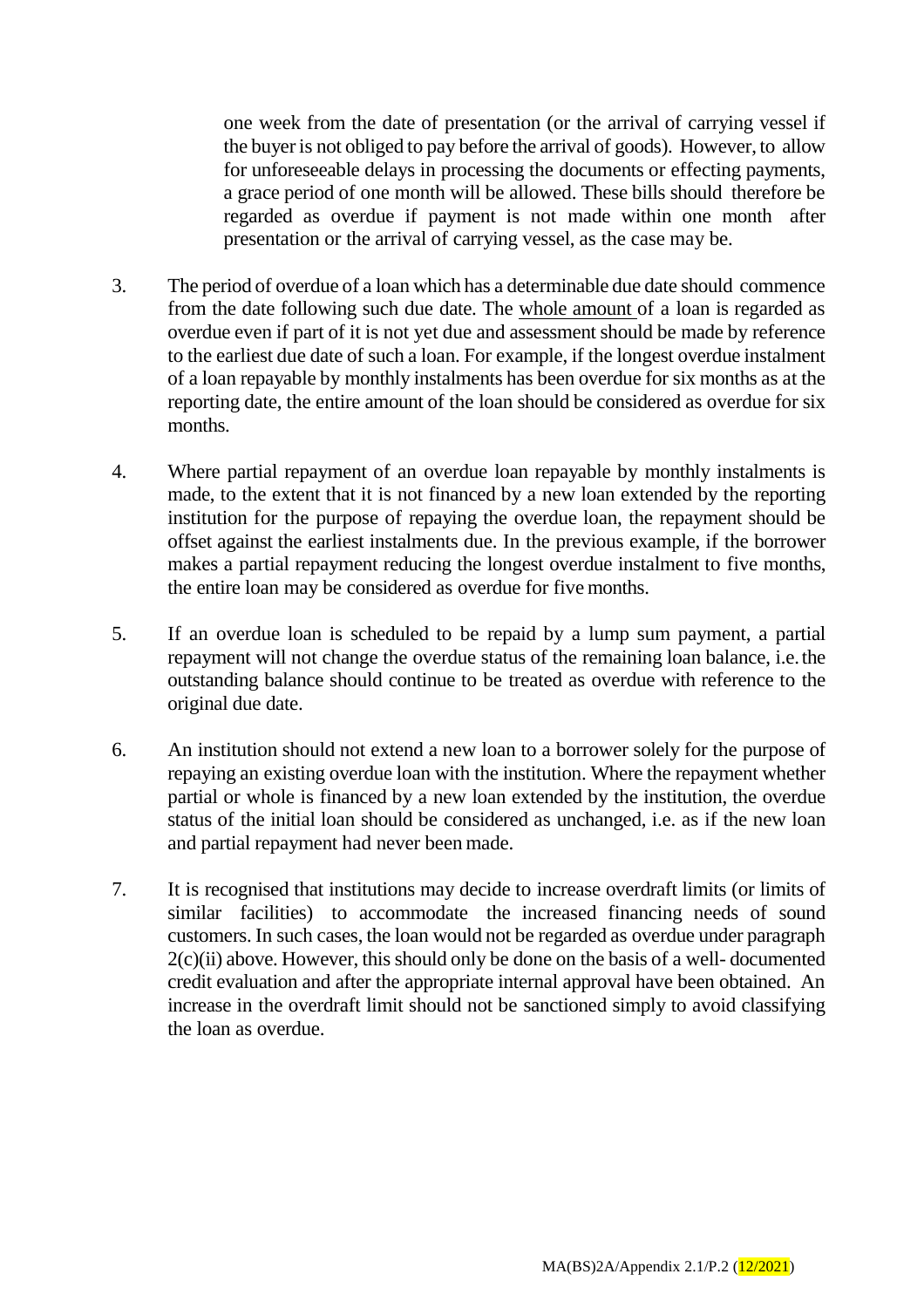#### **Rescheduled assets**

- 8. Rescheduled assets refer to loans and other assets that have been restructured and renegotiated between the reporting institution and the borrower because of a deterioration in the financial position of the borrower or of the inability of the borrower to meet the original repayment schedule and for which the revised repayment terms, either of interest or of repayment period, are 'non-commercial' to the bank. A rescheduled asset will normally require an adverse classification under the loan classification system (i.e. substandard or doubtful).
- 9. The following assets are not regarded as rescheduled even if their repayment terms have been revised:
	- a) Assets rescheduled in response to the changes in market conditions provided that at the time of rescheduling, the assets have been serviced normally, the ability of borrowers to service the assets according to the revised repayment terms is not in doubt and the rescheduled assets are priced at interest rates equal to the current market interest rates for new assets with similar risks.
	- b) Rescheduled assets whose revised repayment terms are, or become, commercial to the institution and where there is reasonable assurance that the borrowers will be able to service all future principal and interest payments on the assets in accordance with the revised repayment terms and the borrowers have serviced all principal and interest payments on the assets in accordance with the revised repayment terms continuously for a reasonable period. The reasonable period of continuing repayments for rescheduled assets with monthly payments (including both interest and principal) is 6 months. For other rescheduled assets, a period of continuing repayment of 12 months would be considered as reasonable.
- 10. If a rescheduled asset is taken up by a new obligor, the reporting institution may regard it as a new asset (i.e. no longer a rescheduled asset) and classify it according to the creditworthiness of the new obligor provided that:
	- a) it is restructured with the new obligor on commercial terms;
	- b) the agreed haircut, if any, has been fully written off upon completion of restructuring; and
	- c) it is a genuine restructuring and not merely a transfer of an overdue loan among the borrower's group companies. The reporting institution must be satisfied with the creditworthiness and repayment ability of the new obligor (e.g. the new obligor must have sufficient assets that can generate adequate funds to repay the outstanding debt) before entering into the restructuring.